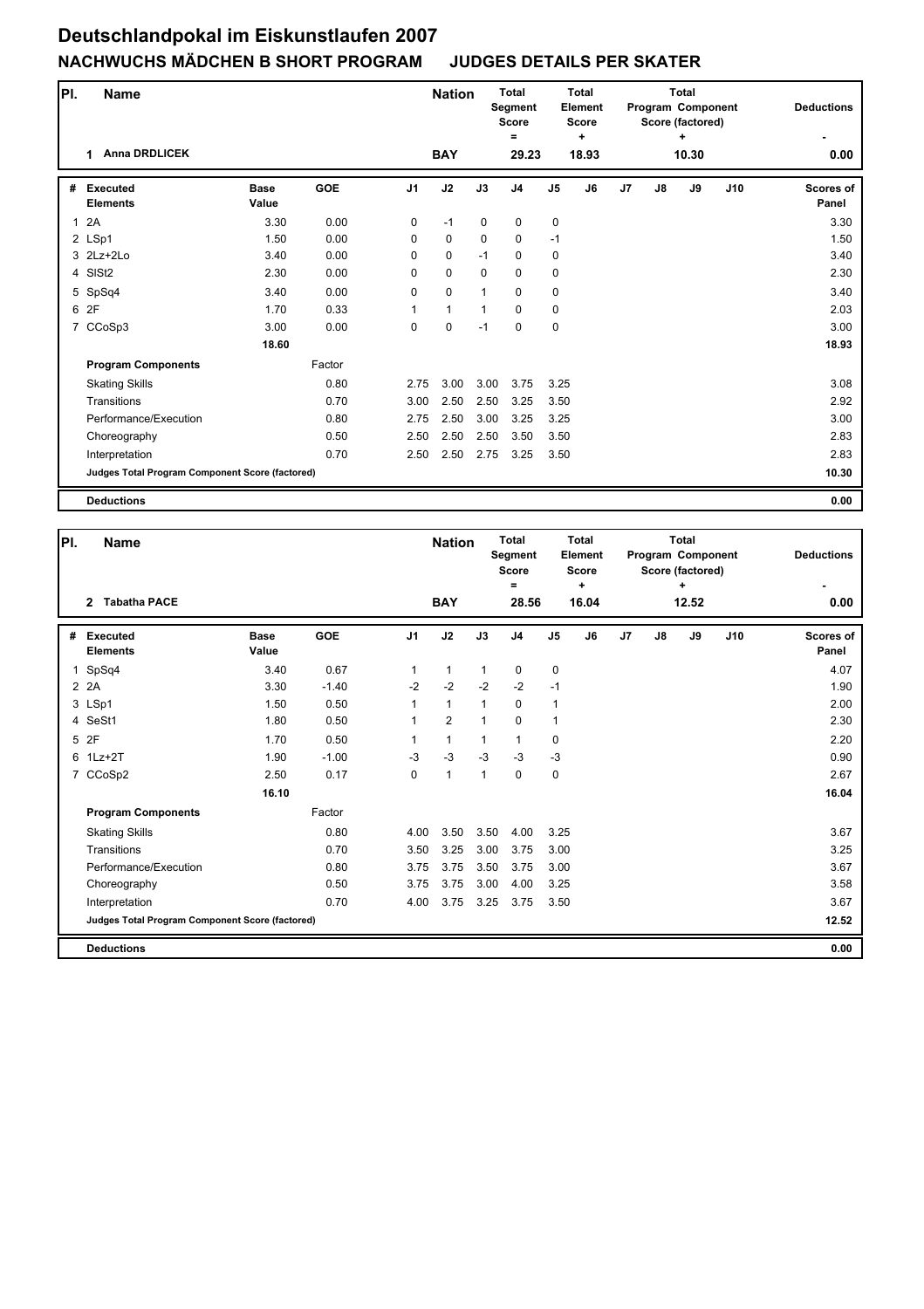| PI.          | <b>Name</b>                                     |                      |            |                | <b>Nation</b> |              | <b>Total</b><br>Segment<br><b>Score</b><br>$\equiv$ |                | <b>Total</b><br>Element<br><b>Score</b><br>٠. |    |    | <b>Total</b><br>Program Component<br>Score (factored)<br>÷ |     | <b>Deductions</b>  |
|--------------|-------------------------------------------------|----------------------|------------|----------------|---------------|--------------|-----------------------------------------------------|----------------|-----------------------------------------------|----|----|------------------------------------------------------------|-----|--------------------|
|              | <b>Laura LIPP</b><br>3                          |                      |            |                | <b>BAY</b>    |              | 27.94                                               |                | 16.44                                         |    |    | 11.50                                                      |     | 0.00               |
| #            | <b>Executed</b><br><b>Elements</b>              | <b>Base</b><br>Value | <b>GOE</b> | J <sub>1</sub> | J2            | J3           | J <sub>4</sub>                                      | J <sub>5</sub> | J6                                            | J7 | J8 | J9                                                         | J10 | Scores of<br>Panel |
| $\mathbf{1}$ | $2Lz+2T$                                        | 3.20                 | 0.17       | 1              | $\mathbf 0$   | $\mathbf{1}$ | $\mathbf 0$                                         | $\mathbf 0$    |                                               |    |    |                                                            |     | 3.37               |
|              | 2 <sub>1</sub> A                                | 0.80                 | 0.17       | 1              | $\mathbf{1}$  | $\mathbf 0$  | $\mathbf 0$                                         | $\mathbf 0$    |                                               |    |    |                                                            |     | 0.97               |
|              | 3 LSp1                                          | 1.50                 | $-0.30$    | $-1$           | $-1$          | $\mathbf 0$  | $-1$                                                | $-1$           |                                               |    |    |                                                            |     | 1.20               |
|              | 4 SpSq4                                         | 3.40                 | 0.00       | 0              | 0             | $\mathbf{1}$ | 0                                                   | 0              |                                               |    |    |                                                            |     | 3.40               |
|              | 5 2F                                            | 1.70                 | 0.17       | 0              | $\mathbf{1}$  | 1            | $\Omega$                                            | 0              |                                               |    |    |                                                            |     | 1.87               |
|              | 6 CiSt1                                         | 1.80                 | 0.33       | 1              | 1             | 1            | $\Omega$                                            | 0              |                                               |    |    |                                                            |     | 2.13               |
|              | 7 CCoSp4                                        | 3.50                 | 0.00       | 0              | $\mathbf 0$   | $\mathbf 0$  | $-1$                                                | $\mathbf{1}$   |                                               |    |    |                                                            |     | 3.50               |
|              |                                                 | 15.90                |            |                |               |              |                                                     |                |                                               |    |    |                                                            |     | 16.44              |
|              | <b>Program Components</b>                       |                      | Factor     |                |               |              |                                                     |                |                                               |    |    |                                                            |     |                    |
|              | <b>Skating Skills</b>                           |                      | 0.80       | 3.50           | 3.25          | 3.25         | 3.75                                                | 3.50           |                                               |    |    |                                                            |     | 3.42               |
|              | Transitions                                     |                      | 0.70       | 3.00           | 2.75          | 3.00         | 3.50                                                | 3.25           |                                               |    |    |                                                            |     | 3.08               |
|              | Performance/Execution                           |                      | 0.80       | 3.00           | 3.00          | 3.50         | 3.75                                                | 3.25           |                                               |    |    |                                                            |     | 3.25               |
|              | Choreography                                    |                      | 0.50       | 3.25           | 2.50          | 3.00         | 4.00                                                | 3.75           |                                               |    |    |                                                            |     | 3.33               |
|              | Interpretation                                  |                      | 0.70       | 3.00           | 2.50          | 3.25         | 3.75                                                | 3.75           |                                               |    |    |                                                            |     | 3.33               |
|              | Judges Total Program Component Score (factored) |                      |            |                |               |              |                                                     |                |                                               |    |    |                                                            |     | 11.50              |
|              | <b>Deductions</b>                               |                      |            |                |               |              |                                                     |                |                                               |    |    |                                                            |     | 0.00               |

| PI.          | <b>Name</b>                                     |                      |            |                | <b>Nation</b> |              | <b>Total</b><br>Segment<br><b>Score</b><br>Ξ |                | Total<br>Element<br><b>Score</b><br>÷ |                |    | Total<br>Program Component<br>Score (factored)<br>÷ |     | <b>Deductions</b>         |
|--------------|-------------------------------------------------|----------------------|------------|----------------|---------------|--------------|----------------------------------------------|----------------|---------------------------------------|----------------|----|-----------------------------------------------------|-----|---------------------------|
|              | 4 Leonie FÖRSCHNER                              |                      |            |                | <b>BAY</b>    |              | 26.95                                        |                | 15.77                                 |                |    | 11.18                                               |     | 0.00                      |
| #            | <b>Executed</b><br><b>Elements</b>              | <b>Base</b><br>Value | <b>GOE</b> | J <sub>1</sub> | J2            | J3           | J <sub>4</sub>                               | J <sub>5</sub> | J6                                    | J <sub>7</sub> | J8 | J9                                                  | J10 | <b>Scores of</b><br>Panel |
| $\mathbf{1}$ | $2Lz+2T$                                        | 3.20                 | 0.00       | $\Omega$       | $\mathbf 0$   | $\mathbf 0$  | $-1$                                         | 0              |                                       |                |    |                                                     |     | 3.20                      |
|              | 2 2F                                            | 1.70                 | 0.00       | 0              | $\pmb{0}$     | 1            | 0                                            | 0              |                                       |                |    |                                                     |     | 1.70                      |
| 3            | 1A                                              | 0.80                 | 0.17       | 0              | 1             | $\mathbf{1}$ | 0                                            | $\mathbf 0$    |                                       |                |    |                                                     |     | 0.97                      |
|              | 4 CCoSp3                                        | 3.00                 | 0.17       | 0              | $\mathbf 0$   | 1            | $-1$                                         | $\mathbf{1}$   |                                       |                |    |                                                     |     | 3.17                      |
|              | 5 CiSt1                                         | 1.80                 | 0.33       | $\mathbf{1}$   | $\mathbf 0$   | $\mathbf{1}$ | $\Omega$                                     | $\mathbf{1}$   |                                       |                |    |                                                     |     | 2.13                      |
|              | 6 SpSq4                                         | 3.40                 | 0.00       | $\Omega$       | $\mathbf 0$   | $\Omega$     | $\mathbf{0}$                                 | 0              |                                       |                |    |                                                     |     | 3.40                      |
|              | 7 LSp1                                          | 1.50                 | $-0.30$    | $-1$           | $-2$          | $-1$         | $-1$                                         | $\mathbf 0$    |                                       |                |    |                                                     |     | 1.20                      |
|              |                                                 | 15.40                |            |                |               |              |                                              |                |                                       |                |    |                                                     |     | 15.77                     |
|              | <b>Program Components</b>                       |                      | Factor     |                |               |              |                                              |                |                                       |                |    |                                                     |     |                           |
|              | <b>Skating Skills</b>                           |                      | 0.80       | 2.75           | 2.25          | 3.25         | 3.00                                         | 3.75           |                                       |                |    |                                                     |     | 3.00                      |
|              | Transitions                                     |                      | 0.70       | 3.00           | 2.50          | 3.00         | 2.75                                         | 3.75           |                                       |                |    |                                                     |     | 2.92                      |
|              | Performance/Execution                           |                      | 0.80       | 3.00           | 2.25          | 3.50         | 3.50                                         | 3.75           |                                       |                |    |                                                     |     | 3.33                      |
|              | Choreography                                    |                      | 0.50       | 3.50           | 2.50          | 3.25         | 3.75                                         | 3.75           |                                       |                |    |                                                     |     | 3.50                      |
|              | Interpretation                                  |                      | 0.70       | 3.25           | 2.75          | 3.25         | 3.50                                         | 4.00           |                                       |                |    |                                                     |     | 3.33                      |
|              | Judges Total Program Component Score (factored) |                      |            |                |               |              |                                              |                |                                       |                |    |                                                     |     | 11.18                     |
|              | <b>Deductions</b>                               |                      |            |                |               |              |                                              |                |                                       |                |    |                                                     |     | 0.00                      |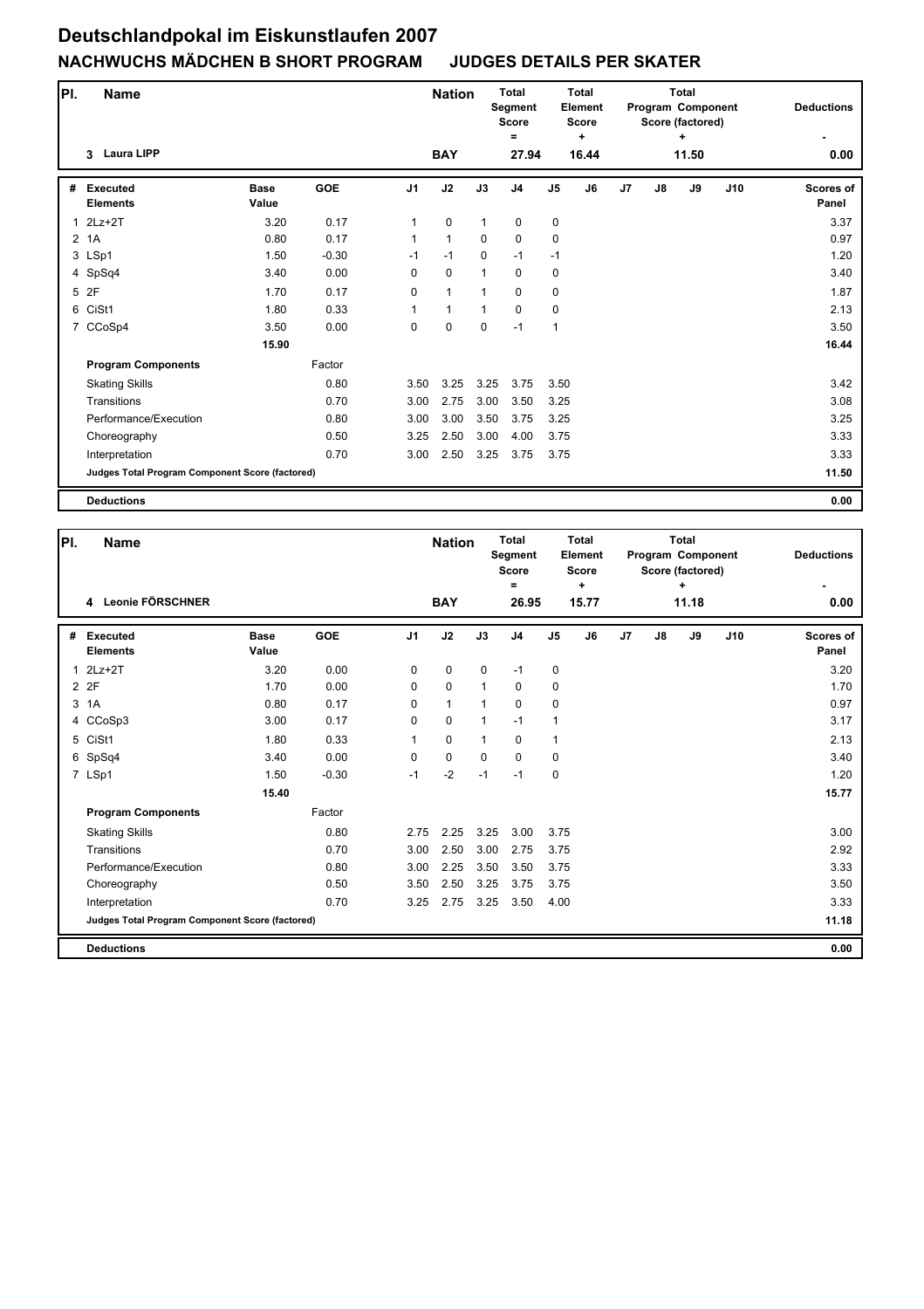| PI. | <b>Name</b>                                     |                      |            |                | <b>Nation</b> |              | <b>Total</b><br>Segment<br><b>Score</b><br>= |                | <b>Total</b><br><b>Element</b><br><b>Score</b><br>÷ |                |    | <b>Total</b><br>Program Component<br>Score (factored)<br>٠ |     | <b>Deductions</b>         |
|-----|-------------------------------------------------|----------------------|------------|----------------|---------------|--------------|----------------------------------------------|----------------|-----------------------------------------------------|----------------|----|------------------------------------------------------------|-----|---------------------------|
|     | 5 Franziska DUMKE                               |                      |            |                | <b>SAS</b>    |              | 24.96                                        |                | 14.30                                               |                |    | 10.66                                                      |     | 0.00                      |
| #   | <b>Executed</b><br><b>Elements</b>              | <b>Base</b><br>Value | <b>GOE</b> | J <sub>1</sub> | J2            | J3           | J <sub>4</sub>                               | J <sub>5</sub> | J6                                                  | J <sub>7</sub> | J8 | J9                                                         | J10 | <b>Scores of</b><br>Panel |
| 1   | $2Lz+2T$                                        | 3.20                 | 0.33       | $\mathbf{1}$   | $\mathbf{1}$  | $\mathbf{1}$ | $\mathbf 0$                                  | 0              |                                                     |                |    |                                                            |     | 3.53                      |
|     | 2 CCoSp1                                        | 2.00                 | 0.00       | 0              | $\mathbf 0$   | $\mathbf 0$  | $-1$                                         | $\mathbf{1}$   |                                                     |                |    |                                                            |     | 2.00                      |
|     | 3 SpSq3                                         | 3.10                 | 0.00       | $\mathbf 0$    | $\mathbf 0$   | $\mathbf 0$  | $\mathbf 0$                                  | $\mathbf 0$    |                                                     |                |    |                                                            |     | 3.10                      |
|     | 4 1A                                            | 0.80                 | 0.00       | $\mathbf 0$    | $\pmb{0}$     | $\mathbf{1}$ | $\pmb{0}$                                    | 0              |                                                     |                |    |                                                            |     | 0.80                      |
|     | 5 LSp1                                          | 1.50                 | $-0.30$    | $-1$           | $-1$          | $-1$         | $-1$                                         | $-1$           |                                                     |                |    |                                                            |     | 1.20                      |
|     | 6 CiSt1                                         | 1.80                 | 0.17       | 1              | $\mathbf{1}$  | $\mathbf 0$  | $\mathbf 0$                                  | 0              |                                                     |                |    |                                                            |     | 1.97                      |
|     | 7 2F                                            | 1.70                 | 0.00       | 0              | $\mathbf 0$   | $\mathbf 0$  | $\mathbf 0$                                  | 0              |                                                     |                |    |                                                            |     | 1.70                      |
|     |                                                 | 14.10                |            |                |               |              |                                              |                |                                                     |                |    |                                                            |     | 14.30                     |
|     | <b>Program Components</b>                       |                      | Factor     |                |               |              |                                              |                |                                                     |                |    |                                                            |     |                           |
|     | <b>Skating Skills</b>                           |                      | 0.80       | 3.00           | 3.00          | 3.00         | 3.50                                         | 3.25           |                                                     |                |    |                                                            |     | 3.08                      |
|     | Transitions                                     |                      | 0.70       | 2.75           | 2.50          | 2.50         | 3.25                                         | 3.50           |                                                     |                |    |                                                            |     | 2.83                      |
|     | Performance/Execution                           |                      | 0.80       | 3.00           | 3.00          | 2.75         | 3.50                                         | 3.25           |                                                     |                |    |                                                            |     | 3.08                      |
|     | Choreography                                    |                      | 0.50       | 3.00           | 2.75          | 2.50         | 3.75                                         | 3.50           |                                                     |                |    |                                                            |     | 3.08                      |
|     | Interpretation                                  |                      | 0.70       | 3.25           | 2.75          | 2.75         | 3.50                                         | 3.50           |                                                     |                |    |                                                            |     | 3.17                      |
|     | Judges Total Program Component Score (factored) |                      |            |                |               |              |                                              |                |                                                     |                |    |                                                            |     | 10.66                     |
|     | <b>Deductions</b>                               |                      |            |                |               |              |                                              |                |                                                     |                |    |                                                            |     | 0.00                      |

| PI.         | <b>Name</b>                                     |                      |            |                | <b>Nation</b> |              | <b>Total</b><br>Segment<br><b>Score</b><br>$=$ |                | <b>Total</b><br>Element<br><b>Score</b><br>÷ |                |    | <b>Total</b><br>Program Component<br>Score (factored)<br>÷ |     | <b>Deductions</b>         |
|-------------|-------------------------------------------------|----------------------|------------|----------------|---------------|--------------|------------------------------------------------|----------------|----------------------------------------------|----------------|----|------------------------------------------------------------|-----|---------------------------|
|             | <b>Daria WITTE</b><br>6                         |                      |            |                | <b>BER</b>    |              | 24.73                                          |                | 13.70                                        |                |    | 11.03                                                      |     | 0.00                      |
| #           | <b>Executed</b><br><b>Elements</b>              | <b>Base</b><br>Value | <b>GOE</b> | J <sub>1</sub> | J2            | J3           | J <sub>4</sub>                                 | J <sub>5</sub> | J6                                           | J <sub>7</sub> | J8 | J9                                                         | J10 | <b>Scores of</b><br>Panel |
| $\mathbf 1$ | SpSq2                                           | 2.30                 | 0.00       | $\mathbf{1}$   | $\mathbf 0$   | $\mathbf 0$  | $\mathbf 0$                                    | 0              |                                              |                |    |                                                            |     | 2.30                      |
|             | 2 <sub>1</sub> A                                | 0.80                 | 0.00       | 0              | $\mathbf 0$   | $\mathbf{1}$ | 0                                              | 0              |                                              |                |    |                                                            |     | 0.80                      |
|             | 3 2Lz+2T                                        | 3.20                 | 0.00       | $\Omega$       | $\mathbf 0$   | $-1$         | 0                                              | $\mathbf 0$    |                                              |                |    |                                                            |     | 3.20                      |
|             | 4 LSp1                                          | 1.50                 | 0.00       | $\Omega$       | $\mathbf 0$   | $\mathbf{1}$ | 0                                              | $-1$           |                                              |                |    |                                                            |     | 1.50                      |
|             | 5 2F                                            | 1.70                 | $-0.10$    | $\Omega$       | $\mathbf 0$   | $\mathbf 0$  | $-1$                                           | $-1$           |                                              |                |    |                                                            |     | 1.60                      |
| 6           | SIS <sub>t1</sub>                               | 1.80                 | 0.00       | 0              | $\mathbf 0$   | $\Omega$     | 0                                              | 0              |                                              |                |    |                                                            |     | 1.80                      |
|             | 7 CCoSp2                                        | 2.50                 | 0.00       | $\Omega$       | $-1$          | $\Omega$     | $\Omega$                                       | $\mathbf{1}$   |                                              |                |    |                                                            |     | 2.50                      |
|             |                                                 | 13.80                |            |                |               |              |                                                |                |                                              |                |    |                                                            |     | 13.70                     |
|             | <b>Program Components</b>                       |                      | Factor     |                |               |              |                                                |                |                                              |                |    |                                                            |     |                           |
|             | <b>Skating Skills</b>                           |                      | 0.80       | 3.25           | 2.75          | 3.00         | 3.50                                           | 3.25           |                                              |                |    |                                                            |     | 3.17                      |
|             | Transitions                                     |                      | 0.70       | 3.00           | 2.50          | 2.75         | 3.25                                           | 3.50           |                                              |                |    |                                                            |     | 3.00                      |
|             | Performance/Execution                           |                      | 0.80       | 3.25           | 2.75          | 3.00         | 3.75                                           | 3.25           |                                              |                |    |                                                            |     | 3.17                      |
|             | Choreography                                    |                      | 0.50       | 3.50           | 2.50          | 2.75         | 3.50                                           | 3.50           |                                              |                |    |                                                            |     | 3.25                      |
|             | Interpretation                                  |                      | 0.70       | 3.25           | 2.50          | 3.00         | 3.75                                           | 3.25           |                                              |                |    |                                                            |     | 3.17                      |
|             | Judges Total Program Component Score (factored) |                      |            |                |               |              |                                                |                |                                              |                |    |                                                            |     | 11.03                     |
|             | <b>Deductions</b>                               |                      |            |                |               |              |                                                |                |                                              |                |    |                                                            |     | 0.00                      |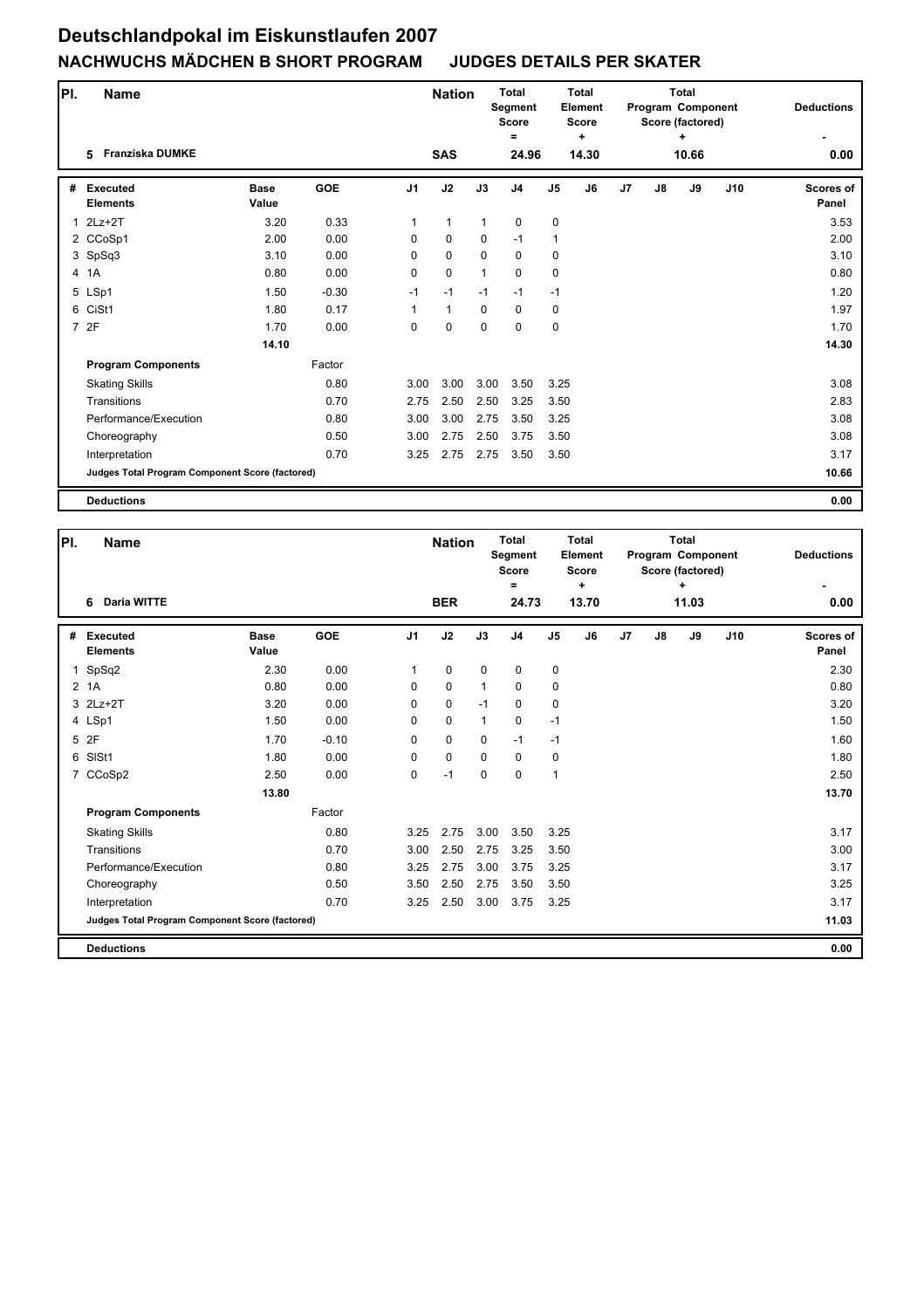| PI. | <b>Name</b>                                     |                      |            |                | <b>Nation</b> |              | <b>Total</b><br>Segment<br><b>Score</b> |                | Total<br>Element<br><b>Score</b> |                |    | <b>Total</b><br><b>Program Component</b><br>Score (factored) |     | <b>Deductions</b>  |
|-----|-------------------------------------------------|----------------------|------------|----------------|---------------|--------------|-----------------------------------------|----------------|----------------------------------|----------------|----|--------------------------------------------------------------|-----|--------------------|
|     | <b>Kim SCHIFFNER</b><br>7                       |                      |            |                | <b>BER</b>    |              | =<br>24.27                              |                | ÷<br>14.80                       |                |    | ÷<br>9.47                                                    |     | 0.00               |
| #   | <b>Executed</b><br><b>Elements</b>              | <b>Base</b><br>Value | <b>GOE</b> | J <sub>1</sub> | J2            | J3           | J <sub>4</sub>                          | J <sub>5</sub> | J6                               | J <sub>7</sub> | J8 | J9                                                           | J10 | Scores of<br>Panel |
|     | 1 LSp1                                          | 1.50                 | $-0.10$    | $-1$           | $\mathbf 0$   | $\mathbf 0$  | $\mathbf 0$                             | $-1$           |                                  |                |    |                                                              |     | 1.40               |
|     | 2 2Lz+2T                                        | 3.20                 | $-0.30$    | $-1$           | $-1$          | $-1$         | $-1$                                    | $\mathbf 0$    |                                  |                |    |                                                              |     | 2.90               |
|     | 3 2F                                            | 1.70                 | 0.00       | 0              | $\mathbf 0$   | 0            | 0                                       | $\mathbf 0$    |                                  |                |    |                                                              |     | 1.70               |
|     | 4 SpSq3                                         | 3.10                 | 0.00       | 0              | $\mathbf 0$   | $\mathbf 0$  | 0                                       | $-1$           |                                  |                |    |                                                              |     | 3.10               |
| 5   | 1A                                              | 0.80                 | $-0.07$    | $-1$           | $-1$          | $\mathbf 0$  | 0                                       | 0              |                                  |                |    |                                                              |     | 0.73               |
|     | 6 CiSt1                                         | 1.80                 | 0.17       | $\mathbf 0$    | $\mathbf 0$   | $\mathbf{1}$ | $\mathbf 0$                             | $\mathbf{1}$   |                                  |                |    |                                                              |     | 1.97               |
|     | 7 CCoSp3                                        | 3.00                 | 0.00       | 0              | $\pmb{0}$     | $\mathbf 0$  | 0                                       | $-1$           |                                  |                |    |                                                              |     | 3.00               |
|     |                                                 | 15.10                |            |                |               |              |                                         |                |                                  |                |    |                                                              |     | 14.80              |
|     | <b>Program Components</b>                       |                      | Factor     |                |               |              |                                         |                |                                  |                |    |                                                              |     |                    |
|     | <b>Skating Skills</b>                           |                      | 0.80       | 2.75           | 2.25          | 2.50         | 3.25                                    | 3.25           |                                  |                |    |                                                              |     | 2.83               |
|     | Transitions                                     |                      | 0.70       | 2.25           | 2.00          | 2.25         | 2.75                                    | 3.00           |                                  |                |    |                                                              |     | 2.42               |
|     | Performance/Execution                           |                      | 0.80       | 2.50           | 2.25          | 2.75         | 3.25                                    | 3.00           |                                  |                |    |                                                              |     | 2.75               |
|     | Choreography                                    |                      | 0.50       | 2.50           | 2.25          | 2.50         | 3.00                                    | 3.25           |                                  |                |    |                                                              |     | 2.67               |
|     | Interpretation                                  |                      | 0.70       | 2.25           | 2.50          | 2.75         | 3.25                                    | 3.25           |                                  |                |    |                                                              |     | 2.83               |
|     | Judges Total Program Component Score (factored) |                      |            |                |               |              |                                         |                |                                  |                |    |                                                              |     | 9.47               |
|     | <b>Deductions</b>                               |                      |            |                |               |              |                                         |                |                                  |                |    |                                                              |     | 0.00               |

| PI.          | <b>Name</b>                                     |                      |                   |                | <b>Nation</b> |              | Total<br>Segment<br><b>Score</b><br>$=$ |                | Total<br><b>Element</b><br><b>Score</b><br>÷ |                |    | Total<br>Program Component<br>Score (factored)<br>$\ddot{}$ |     | <b>Deductions</b>         |
|--------------|-------------------------------------------------|----------------------|-------------------|----------------|---------------|--------------|-----------------------------------------|----------------|----------------------------------------------|----------------|----|-------------------------------------------------------------|-----|---------------------------|
|              | Viktoria SCHRÖTER<br>8                          |                      |                   |                | <b>BER</b>    |              | 24.08                                   |                | 14.57                                        |                |    | 10.01                                                       |     | 0.50                      |
| #            | <b>Executed</b><br><b>Elements</b>              | <b>Base</b><br>Value | <b>GOE</b>        | J <sub>1</sub> | J2            | J3           | J <sub>4</sub>                          | J <sub>5</sub> | J6                                           | J <sub>7</sub> | J8 | J9                                                          | J10 | <b>Scores of</b><br>Panel |
| $\mathbf{1}$ | 2A                                              | 3.30                 | $-2.10$           | $-3$           | $-3$          | $-3$         | $-3$                                    | $-3$           |                                              |                |    |                                                             |     | 1.20                      |
|              | 2 2Lz+2T                                        | 3.20                 | 0.17              | 0              | $\mathbf{1}$  | $\mathbf{1}$ | 0                                       | 0              |                                              |                |    |                                                             |     | 3.37                      |
|              | 3 SpSq1                                         | 1.80                 | 0.00              | 0              | $\mathbf 0$   | $\mathbf 0$  | 0                                       | $-1$           |                                              |                |    |                                                             |     | 1.80                      |
|              | 4 2F                                            | 1.70                 | $-0.30$           | $-1$           | $-1$          | $-1$         | $-1$                                    | 0              |                                              |                |    |                                                             |     | 1.40                      |
|              | 5 CCoSp4                                        | 3.50                 | 0.00              | 0              | $-1$          | $\mathbf 0$  | 0                                       | $\mathbf 0$    |                                              |                |    |                                                             |     | 3.50                      |
|              | 6 SISt1                                         | 1.80                 | 0.00              | 0              | 0             | $\mathbf 0$  | $\mathbf 0$                             | 0              |                                              |                |    |                                                             |     | 1.80                      |
|              | 7 LSp1                                          | 1.50                 | 0.00              | 0              | $\mathbf 0$   | 0            | $-1$                                    | $\mathbf 0$    |                                              |                |    |                                                             |     | 1.50                      |
|              |                                                 | 16.80                |                   |                |               |              |                                         |                |                                              |                |    |                                                             |     | 14.57                     |
|              | <b>Program Components</b>                       |                      | Factor            |                |               |              |                                         |                |                                              |                |    |                                                             |     |                           |
|              | <b>Skating Skills</b>                           |                      | 0.80              | 2.75           | 2.50          | 3.00         | 3.75                                    | 3.00           |                                              |                |    |                                                             |     | 2.92                      |
|              | Transitions                                     |                      | 0.70              | 2.75           | 2.00          | 2.50         | 3.25                                    | 3.00           |                                              |                |    |                                                             |     | 2.75                      |
|              | Performance/Execution                           |                      | 0.80              | 2.75           | 2.50          | 3.00         | 3.75                                    | 3.00           |                                              |                |    |                                                             |     | 2.92                      |
|              | Choreography                                    |                      | 0.50              | 2.50           | 2.25          | 2.75         | 3.75                                    | 3.25           |                                              |                |    |                                                             |     | 2.83                      |
|              | Interpretation                                  |                      | 0.70              | 2.75           | 2.25          | 2.50         | 3.50                                    | 3.25           |                                              |                |    |                                                             |     | 2.83                      |
|              | Judges Total Program Component Score (factored) |                      |                   |                |               |              |                                         |                |                                              |                |    |                                                             |     | 10.01                     |
|              | <b>Deductions</b>                               |                      | $-0.50$<br>Falls: |                |               |              |                                         |                |                                              |                |    |                                                             |     | $-0.50$                   |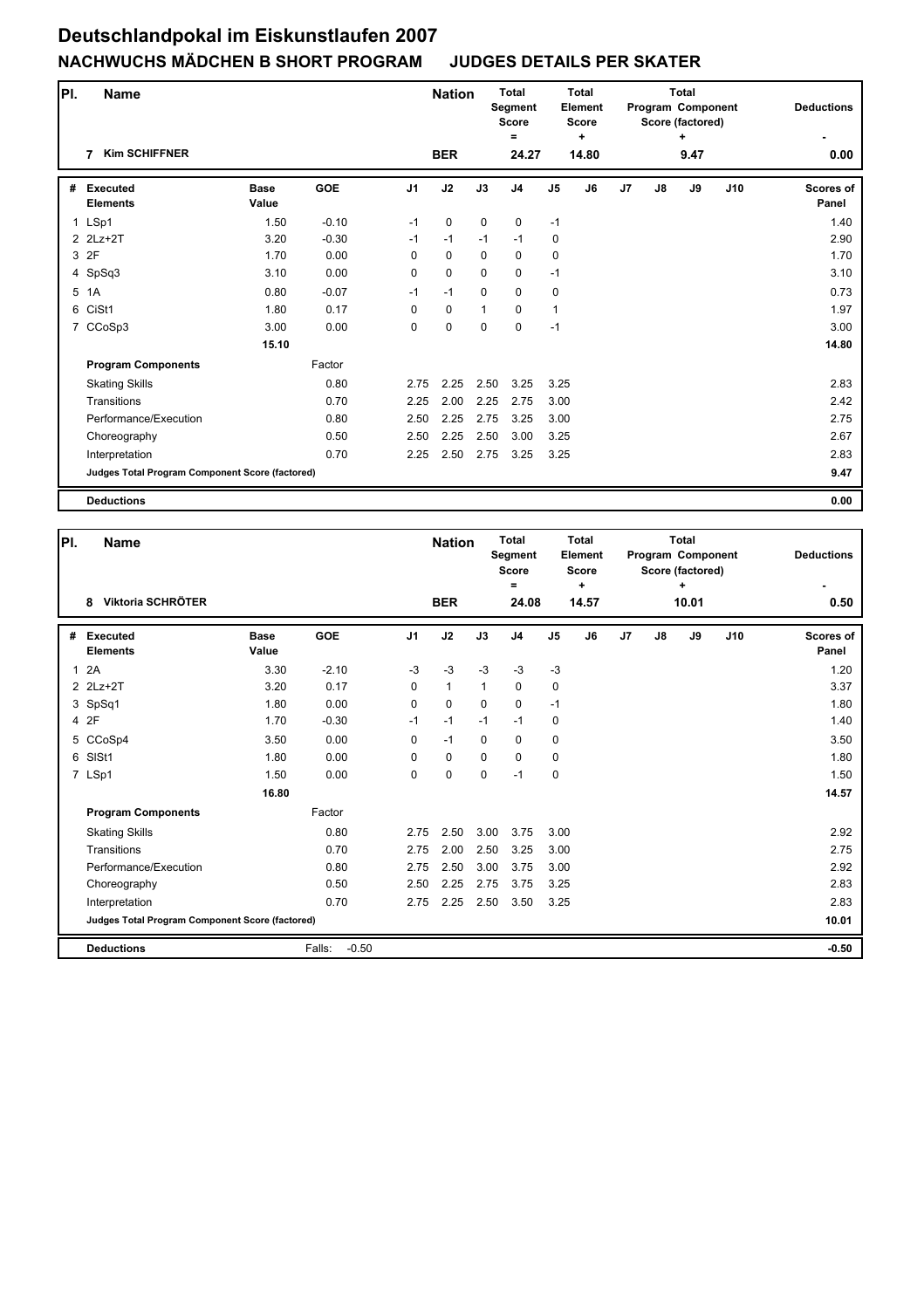| PI. | <b>Name</b>                                     |                      |            |                | <b>Nation</b>  |              | <b>Total</b><br>Segment<br><b>Score</b> |                | <b>Total</b><br><b>Element</b><br><b>Score</b> |                |    | <b>Total</b><br>Program Component<br>Score (factored) |     | <b>Deductions</b>         |
|-----|-------------------------------------------------|----------------------|------------|----------------|----------------|--------------|-----------------------------------------|----------------|------------------------------------------------|----------------|----|-------------------------------------------------------|-----|---------------------------|
|     | <b>Isis FISCHER</b><br>9                        |                      |            |                | B-W            |              | =<br>24.04                              |                | ÷<br>13.50                                     |                |    | ٠<br>10.54                                            |     | 0.00                      |
| #   | <b>Executed</b><br><b>Elements</b>              | <b>Base</b><br>Value | <b>GOE</b> | J <sub>1</sub> | J2             | J3           | J <sub>4</sub>                          | J <sub>5</sub> | J6                                             | J <sub>7</sub> | J8 | J9                                                    | J10 | <b>Scores of</b><br>Panel |
|     | 1.1A                                            | 0.80                 | 0.50       | $\mathbf{1}$   | $\mathbf{1}$   | $\mathbf{1}$ | $\mathbf 0$                             | $\mathbf{1}$   |                                                |                |    |                                                       |     | 1.30                      |
|     | 2 2Lz+2T                                        | 3.20                 | $-0.30$    | $-1$           | $-1$           | $-1$         | $-1$                                    | $-1$           |                                                |                |    |                                                       |     | 2.90                      |
|     | 3 LSp1                                          | 1.50                 | 0.00       | 0              | $\mathbf{1}$   | $\mathbf 0$  | $\mathbf 0$                             | $-1$           |                                                |                |    |                                                       |     | 1.50                      |
|     | 4 2F                                            | 1.70                 | 0.33       | 1              | $\overline{2}$ | $\mathbf{1}$ | $\pmb{0}$                               | 0              |                                                |                |    |                                                       |     | 2.03                      |
|     | 5 CiSt1                                         | 1.80                 | 0.17       | 1              | $\mathbf{1}$   | $\mathbf 0$  | $\mathbf 0$                             | 0              |                                                |                |    |                                                       |     | 1.97                      |
|     | 6 SpSq1                                         | 1.80                 | 0.00       | 0              | $\mathbf 0$    | $\mathbf 0$  | $\mathbf 0$                             | 0              |                                                |                |    |                                                       |     | 1.80                      |
|     | 7 CCoSp1                                        | 2.00                 | 0.00       | 0              | $\pmb{0}$      | $\mathbf 0$  | $\mathbf 0$                             | $\pmb{0}$      |                                                |                |    |                                                       |     | 2.00                      |
|     |                                                 | 12.80                |            |                |                |              |                                         |                |                                                |                |    |                                                       |     | 13.50                     |
|     | <b>Program Components</b>                       |                      | Factor     |                |                |              |                                         |                |                                                |                |    |                                                       |     |                           |
|     | <b>Skating Skills</b>                           |                      | 0.80       | 3.00           | 3.25           | 3.00         | 3.75                                    | 3.00           |                                                |                |    |                                                       |     | 3.08                      |
|     | Transitions                                     |                      | 0.70       | 2.50           | 3.00           | 2.50         | 3.50                                    | 3.25           |                                                |                |    |                                                       |     | 2.92                      |
|     | Performance/Execution                           |                      | 0.80       | 2.75           | 3.25           | 2.75         | 3.50                                    | 3.00           |                                                |                |    |                                                       |     | 3.00                      |
|     | Choreography                                    |                      | 0.50       | 3.00           | 2.75           | 2.75         | 3.75                                    | 3.50           |                                                |                |    |                                                       |     | 3.08                      |
|     | Interpretation                                  |                      | 0.70       | 2.75           | 2.75           | 3.00         | 3.25                                    | 3.50           |                                                |                |    |                                                       |     | 3.00                      |
|     | Judges Total Program Component Score (factored) |                      |            |                |                |              |                                         |                |                                                |                |    |                                                       |     | 10.54                     |
|     | <b>Deductions</b>                               |                      |            |                |                |              |                                         |                |                                                |                |    |                                                       |     | 0.00                      |

| PI.          | <b>Name</b>                                     |                      |            |                | <b>Nation</b> |             | <b>Total</b><br><b>Segment</b><br><b>Score</b><br>Ξ |                | <b>Total</b><br><b>Element</b><br><b>Score</b> |                |    | <b>Total</b><br>Program Component<br>Score (factored) |     | <b>Deductions</b>         |
|--------------|-------------------------------------------------|----------------------|------------|----------------|---------------|-------------|-----------------------------------------------------|----------------|------------------------------------------------|----------------|----|-------------------------------------------------------|-----|---------------------------|
|              | <b>Mona SOUDBAKHSH</b><br>10                    |                      |            |                | <b>NRW</b>    |             | 23.81                                               |                | ٠<br>14.80                                     |                |    | ٠<br>9.01                                             |     | 0.00                      |
| #            | <b>Executed</b><br><b>Elements</b>              | <b>Base</b><br>Value | <b>GOE</b> | J <sub>1</sub> | J2            | J3          | J <sub>4</sub>                                      | J <sub>5</sub> | J6                                             | J <sub>7</sub> | J8 | J9                                                    | J10 | <b>Scores of</b><br>Panel |
| $\mathbf{1}$ | $2Lz+2T$                                        | 3.20                 | $-0.20$    | 0              | $-1$          | $-1$        | $-1$                                                | 0              |                                                |                |    |                                                       |     | 3.00                      |
|              | 2 2A                                            | 3.30                 | 0.00       | 0              | $\mathbf 0$   | $\mathbf 0$ | $\mathbf 0$                                         | 0              |                                                |                |    |                                                       |     | 3.30                      |
|              | 3 LSp1                                          | 1.50                 | $-0.20$    | $-1$           | $\mathbf 0$   | $\Omega$    | $-1$                                                | $-1$           |                                                |                |    |                                                       |     | 1.30                      |
|              | 4 SpSq1                                         | 1.80                 | $-0.60$    | $-2$           | $-2$          | $-2$        | $-2$                                                | 0              |                                                |                |    |                                                       |     | 1.20                      |
| 5            | SISt1                                           | 1.80                 | 0.00       | $\Omega$       | $\mathbf 0$   | $\Omega$    | $-1$                                                | 0              |                                                |                |    |                                                       |     | 1.80                      |
| 6            | 2F                                              | 1.70                 | 0.00       | $\Omega$       | 0             | $\Omega$    | $\mathbf 0$                                         | 0              |                                                |                |    |                                                       |     | 1.70                      |
|              | 7 CCoSp2                                        | 2.50                 | 0.00       | 0              | $\mathbf 0$   | $\Omega$    | $\Omega$                                            | 0              |                                                |                |    |                                                       |     | 2.50                      |
|              |                                                 | 15.80                |            |                |               |             |                                                     |                |                                                |                |    |                                                       |     | 14.80                     |
|              | <b>Program Components</b>                       |                      | Factor     |                |               |             |                                                     |                |                                                |                |    |                                                       |     |                           |
|              | <b>Skating Skills</b>                           |                      | 0.80       | 2.75           | 2.50          | 3.00        | 2.00                                                | 3.00           |                                                |                |    |                                                       |     | 2.75                      |
|              | Transitions                                     |                      | 0.70       | 2.75           | 2.25          | 2.25        | 2.50                                                | 3.00           |                                                |                |    |                                                       |     | 2.50                      |
|              | Performance/Execution                           |                      | 0.80       | 2.75           | 2.25          | 2.50        | 2.50                                                | 3.00           |                                                |                |    |                                                       |     | 2.58                      |
|              | Choreography                                    |                      | 0.50       | 2.50           | 2.25          | 2.50        | 2.50                                                | 3.25           |                                                |                |    |                                                       |     | 2.50                      |
|              | Interpretation                                  |                      | 0.70       | 2.50           | 2.25          | 2.75        | 2.25                                                | 3.25           |                                                |                |    |                                                       |     | 2.50                      |
|              | Judges Total Program Component Score (factored) |                      |            |                |               |             |                                                     |                |                                                |                |    |                                                       |     | 9.01                      |
|              | <b>Deductions</b>                               |                      |            |                |               |             |                                                     |                |                                                |                |    |                                                       |     | 0.00                      |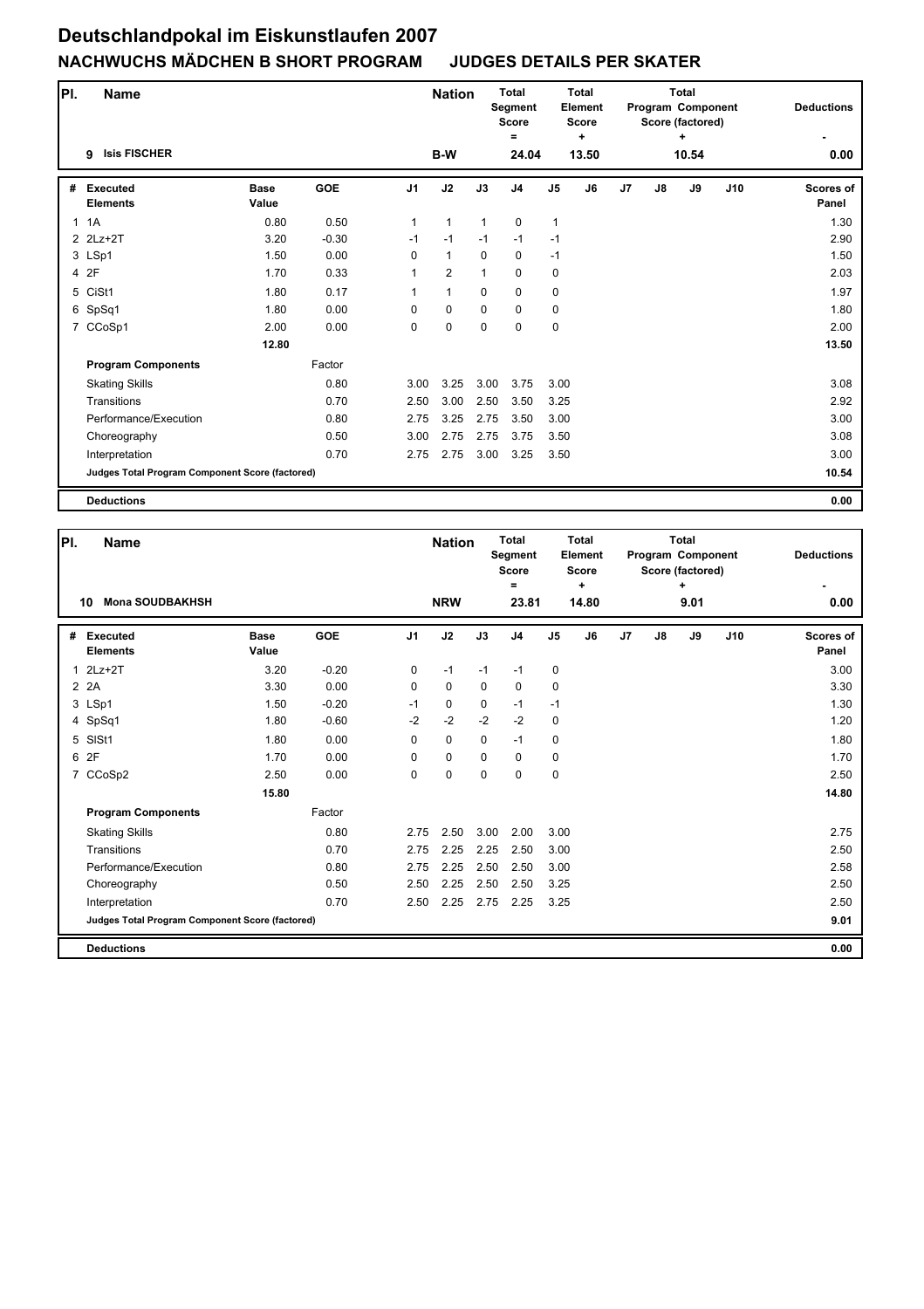| PI. | <b>Name</b>                                     |                      |            |                | <b>Nation</b> |             | <b>Total</b><br>Segment<br><b>Score</b><br>Ξ |                | <b>Total</b><br><b>Element</b><br><b>Score</b><br>÷ |                |    | <b>Total</b><br>Program Component<br>Score (factored)<br>٠ |     | <b>Deductions</b>         |
|-----|-------------------------------------------------|----------------------|------------|----------------|---------------|-------------|----------------------------------------------|----------------|-----------------------------------------------------|----------------|----|------------------------------------------------------------|-----|---------------------------|
|     | <b>Sarah LENZEN</b><br>11                       |                      |            |                | <b>NRW</b>    |             | 23.68                                        |                | 14.70                                               |                |    | 8.98                                                       |     | 0.00                      |
| #   | <b>Executed</b><br><b>Elements</b>              | <b>Base</b><br>Value | <b>GOE</b> | J <sub>1</sub> | J2            | J3          | J <sub>4</sub>                               | J <sub>5</sub> | J6                                                  | J <sub>7</sub> | J8 | J9                                                         | J10 | <b>Scores of</b><br>Panel |
| 1   | $2Lz+2T$                                        | 3.20                 | $-0.30$    | $-1$           | $-1$          | $-1$        | $-1$                                         | $-1$           |                                                     |                |    |                                                            |     | 2.90                      |
|     | 2 2F                                            | 1.70                 | $-0.10$    | 0              | $\mathbf 0$   | $-1$        | $-1$                                         | $\mathbf 0$    |                                                     |                |    |                                                            |     | 1.60                      |
|     | 3 CCoSp3                                        | 3.00                 | 0.00       | $\Omega$       | $\mathbf 0$   | $\mathbf 0$ | $\mathbf 0$                                  | $\mathbf 0$    |                                                     |                |    |                                                            |     | 3.00                      |
|     | 4 SISt1                                         | 1.80                 | 0.00       | 0              | 0             | $\mathbf 0$ | $\mathbf 0$                                  | 0              |                                                     |                |    |                                                            |     | 1.80                      |
|     | 5 SpSq3                                         | 3.10                 | 0.00       | 0              | $\mathbf 0$   | $\mathbf 0$ | $-1$                                         | $\mathbf{1}$   |                                                     |                |    |                                                            |     | 3.10                      |
| 6   | 1A                                              | 0.80                 | 0.00       | 0              | $\mathbf{1}$  | $\mathbf 0$ | 0                                            | 0              |                                                     |                |    |                                                            |     | 0.80                      |
|     | 7 LSp1                                          | 1.50                 | 0.00       | 0              | $\mathbf 0$   | $\mathbf 0$ | 0                                            | $\mathbf 0$    |                                                     |                |    |                                                            |     | 1.50                      |
|     |                                                 | 15.10                |            |                |               |             |                                              |                |                                                     |                |    |                                                            |     | 14.70                     |
|     | <b>Program Components</b>                       |                      | Factor     |                |               |             |                                              |                |                                                     |                |    |                                                            |     |                           |
|     | <b>Skating Skills</b>                           |                      | 0.80       | 2.75           | 2.00          | 2.50        | 2.75                                         | 3.00           |                                                     |                |    |                                                            |     | 2.67                      |
|     | Transitions                                     |                      | 0.70       | 2.50           | 1.75          | 2.25        | 2.75                                         | 3.00           |                                                     |                |    |                                                            |     | 2.50                      |
|     | Performance/Execution                           |                      | 0.80       | 2.50           | 2.00          | 2.25        | 2.50                                         | 3.25           |                                                     |                |    |                                                            |     | 2.42                      |
|     | Choreography                                    |                      | 0.50       | 2.75           | 2.25          | 2.25        | 3.00                                         | 3.25           |                                                     |                |    |                                                            |     | 2.67                      |
|     | Interpretation                                  |                      | 0.70       | 3.00           | 2.25          | 2.25        | 2.50                                         | 3.25           |                                                     |                |    |                                                            |     | 2.58                      |
|     | Judges Total Program Component Score (factored) |                      |            |                |               |             |                                              |                |                                                     |                |    |                                                            |     | 8.98                      |
|     | <b>Deductions</b>                               |                      |            |                |               |             |                                              |                |                                                     |                |    |                                                            |     | 0.00                      |

| PI.            | <b>Name</b>                                     |                      |            |                | <b>Nation</b> |              | <b>Total</b><br>Segment<br><b>Score</b><br>$=$ |                | Total<br>Element<br><b>Score</b><br>$\ddot{}$ |                |    | Total<br>Program Component<br>Score (factored)<br>٠ |     | <b>Deductions</b>         |
|----------------|-------------------------------------------------|----------------------|------------|----------------|---------------|--------------|------------------------------------------------|----------------|-----------------------------------------------|----------------|----|-----------------------------------------------------|-----|---------------------------|
|                | Marie-Luise MÜLLER<br>12                        |                      |            |                | <b>SAS</b>    |              | 23.59                                          |                | 14.60                                         |                |    | 8.99                                                |     | 0.00                      |
| #              | <b>Executed</b><br><b>Elements</b>              | <b>Base</b><br>Value | <b>GOE</b> | J <sub>1</sub> | J2            | J3           | J <sub>4</sub>                                 | J <sub>5</sub> | J6                                            | J <sub>7</sub> | J8 | J9                                                  | J10 | <b>Scores of</b><br>Panel |
| $\mathbf{1}$   | 1A                                              | 0.80                 | $-0.07$    | $\mathbf 0$    | $-1$          | $\mathbf 0$  | $-1$                                           | $\mathbf 0$    |                                               |                |    |                                                     |     | 0.73                      |
|                | 2 2Lz+2T                                        | 3.20                 | $-0.30$    | 0              | $-1$          | $-1$         | $-1$                                           | $-1$           |                                               |                |    |                                                     |     | 2.90                      |
|                | 3 LSp1                                          | 1.50                 | $-0.30$    | $-1$           | $-1$          | $-1$         | $-2$                                           | $-1$           |                                               |                |    |                                                     |     | 1.20                      |
|                | 4 2F                                            | 1.70                 | 0.00       | 0              | $\mathbf 0$   | $\Omega$     | 0                                              | 0              |                                               |                |    |                                                     |     | 1.70                      |
|                | 5 CCoSp3                                        | 3.00                 | 0.17       | $\Omega$       | $\mathbf{1}$  | $\mathbf{1}$ | 0                                              | 0              |                                               |                |    |                                                     |     | 3.17                      |
|                | 6 SpSq3                                         | 3.10                 | 0.00       | $\Omega$       | $\mathbf 0$   | $\Omega$     | $\Omega$                                       | 0              |                                               |                |    |                                                     |     | 3.10                      |
| $\overline{7}$ | SISt1                                           | 1.80                 | 0.00       | $\Omega$       | $\mathbf{1}$  | $-1$         | $\Omega$                                       | 0              |                                               |                |    |                                                     |     | 1.80                      |
|                |                                                 | 15.10                |            |                |               |              |                                                |                |                                               |                |    |                                                     |     | 14.60                     |
|                | <b>Program Components</b>                       |                      | Factor     |                |               |              |                                                |                |                                               |                |    |                                                     |     |                           |
|                | <b>Skating Skills</b>                           |                      | 0.80       | 2.75           | 2.75          | 2.75         | 2.50                                           | 3.00           |                                               |                |    |                                                     |     | 2.75                      |
|                | Transitions                                     |                      | 0.70       | 2.50           | 2.25          | 2.25         | 2.50                                           | 3.00           |                                               |                |    |                                                     |     | 2.42                      |
|                | Performance/Execution                           |                      | 0.80       | 2.50           | 2.50          | 2.50         | 2.75                                           | 3.00           |                                               |                |    |                                                     |     | 2.58                      |
|                | Choreography                                    |                      | 0.50       | 2.50           | 2.25          | 2.50         | 2.75                                           | 3.25           |                                               |                |    |                                                     |     | 2.58                      |
|                | Interpretation                                  |                      | 0.70       | 2.50           | 2.25          | 2.75         | 2.25                                           | 3.25           |                                               |                |    |                                                     |     | 2.50                      |
|                | Judges Total Program Component Score (factored) |                      |            |                |               |              |                                                |                |                                               |                |    |                                                     |     | 8.99                      |
|                | <b>Deductions</b>                               |                      |            |                |               |              |                                                |                |                                               |                |    |                                                     |     | 0.00                      |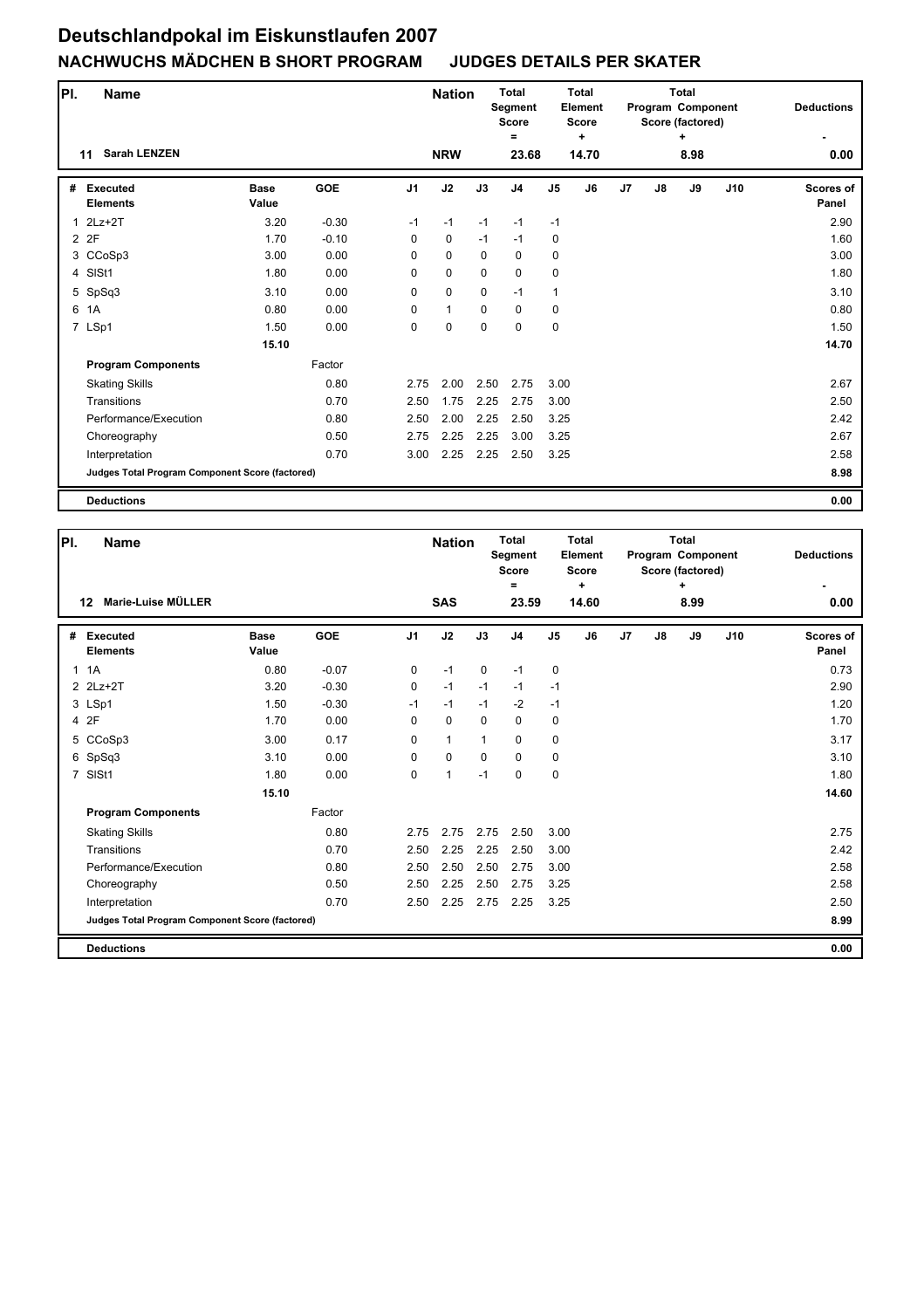| PI. | <b>Name</b>                                     |                      |            |                | <b>Nation</b> |              | <b>Total</b><br>Segment<br><b>Score</b> | Total<br>Element<br><b>Score</b><br>÷ |       |                |    | <b>Total</b><br><b>Program Component</b><br>Score (factored) |     | <b>Deductions</b>  |  |
|-----|-------------------------------------------------|----------------------|------------|----------------|---------------|--------------|-----------------------------------------|---------------------------------------|-------|----------------|----|--------------------------------------------------------------|-----|--------------------|--|
|     | <b>Jo-Michele LEHMANN</b><br>13                 |                      |            |                | <b>BER</b>    |              | =<br>23.44                              |                                       | 13.90 |                |    | ÷<br>9.54                                                    |     | 0.00               |  |
| #   | <b>Executed</b><br><b>Elements</b>              | <b>Base</b><br>Value | <b>GOE</b> | J <sub>1</sub> | J2            | J3           | J <sub>4</sub>                          | J <sub>5</sub>                        | J6    | J <sub>7</sub> | J8 | J9                                                           | J10 | Scores of<br>Panel |  |
|     | 1.1A                                            | 0.80                 | 0.50       | 1              | $\mathbf{1}$  | $\mathbf{1}$ | $\mathbf{1}$                            | $\mathbf{1}$                          |       |                |    |                                                              |     | 1.30               |  |
|     | 2 2Lz+2T                                        | 3.20                 | 0.00       | 0              | $\mathbf 0$   | $\mathbf 0$  | $\mathbf 0$                             | $\mathbf 0$                           |       |                |    |                                                              |     | 3.20               |  |
|     | 3 LSp1                                          | 1.50                 | $-0.30$    | $-1$           | $-1$          | $\mathbf 0$  | $-1$                                    | $-1$                                  |       |                |    |                                                              |     | 1.20               |  |
|     | 4 SpSq3                                         | 3.10                 | 0.00       | 0              | $\mathbf 0$   | $\mathbf 0$  | $\pmb{0}$                               | $\mathbf{1}$                          |       |                |    |                                                              |     | 3.10               |  |
|     | 5 SISt1                                         | 1.80                 | 0.00       | 0              | $\mathbf 0$   | $\mathbf 0$  | $\mathbf 0$                             | 1                                     |       |                |    |                                                              |     | 1.80               |  |
| 6   | 2F                                              | 1.70                 | $-0.10$    | $-1$           | $\mathbf 0$   | $\mathbf 0$  | $-1$                                    | $\mathbf 0$                           |       |                |    |                                                              |     | 1.60               |  |
|     | 7 CCoSp1                                        | 2.00                 | $-0.30$    | $-1$           | $-1$          | $-1$         | $-1$                                    | $-1$                                  |       |                |    |                                                              |     | 1.70               |  |
|     |                                                 | 14.10                |            |                |               |              |                                         |                                       |       |                |    |                                                              |     | 13.90              |  |
|     | <b>Program Components</b>                       |                      | Factor     |                |               |              |                                         |                                       |       |                |    |                                                              |     |                    |  |
|     | <b>Skating Skills</b>                           |                      | 0.80       | 2.50           | 2.50          | 2.50         | 3.50                                    | 3.25                                  |       |                |    |                                                              |     | 2.75               |  |
|     | Transitions                                     |                      | 0.70       | 2.25           | 2.25          | 2.50         | 2.75                                    | 3.25                                  |       |                |    |                                                              |     | 2.50               |  |
|     | Performance/Execution                           |                      | 0.80       | 2.75           | 2.25          | 2.75         | 3.00                                    | 3.25                                  |       |                |    |                                                              |     | 2.83               |  |
|     | Choreography                                    |                      | 0.50       | 3.00           | 2.25          | 2.75         | 3.25                                    | 3.00                                  |       |                |    |                                                              |     | 2.92               |  |
|     | Interpretation                                  |                      | 0.70       | 2.50           | 2.25          | 2.75         | 2.75                                    | 3.00                                  |       |                |    |                                                              |     | 2.67               |  |
|     | Judges Total Program Component Score (factored) |                      |            |                |               |              |                                         |                                       |       |                |    |                                                              |     | 9.54               |  |
|     | <b>Deductions</b>                               |                      |            |                |               |              |                                         |                                       |       |                |    |                                                              |     | 0.00               |  |

| PI.          | Name                                            |                      |                   |                | <b>Nation</b> |              | <b>Total</b><br>Segment<br>Score<br>Ξ |                | Total<br>Element<br><b>Score</b><br>٠ |                |    | Total<br><b>Program Component</b><br>Score (factored)<br>٠ |     | <b>Deductions</b>         |
|--------------|-------------------------------------------------|----------------------|-------------------|----------------|---------------|--------------|---------------------------------------|----------------|---------------------------------------|----------------|----|------------------------------------------------------------|-----|---------------------------|
|              | <b>Berit SCHINDLER</b><br>14                    |                      |                   |                | B-W           |              | 22.84                                 |                | 13.50                                 |                |    | 9.84                                                       |     | 0.50                      |
| #            | <b>Executed</b><br><b>Elements</b>              | <b>Base</b><br>Value | <b>GOE</b>        | J <sub>1</sub> | J2            | J3           | J <sub>4</sub>                        | J <sub>5</sub> | J6                                    | J <sub>7</sub> | J8 | J9                                                         | J10 | <b>Scores of</b><br>Panel |
| $\mathbf{1}$ | 2A                                              | 3.30                 | $-2.10$           | $-3$           | $-3$          | $-3$         | $-3$                                  | $-3$           |                                       |                |    |                                                            |     | 1.20                      |
|              | 2 CCoSp3                                        | 3.00                 | 0.00              | 0              | $\mathbf 0$   | $\mathbf{1}$ | $\mathbf 0$                           | 0              |                                       |                |    |                                                            |     | 3.00                      |
|              | 3 CiSt1                                         | 1.80                 | 0.00              | 0              | $\mathbf 0$   | $\mathbf 0$  | $\mathbf 0$                           | $\mathbf 0$    |                                       |                |    |                                                            |     | 1.80                      |
|              | 4 1Lz+2T                                        | 1.90                 | $-1.00$           | $-3$           | $-3$          | $-3$         | $-3$                                  | $-3$           |                                       |                |    |                                                            |     | 0.90                      |
|              | 5 2F                                            | 1.70                 | 0.00              | $\Omega$       | $\mathbf 0$   | $\mathbf{1}$ | $\mathbf 0$                           | 0              |                                       |                |    |                                                            |     | 1.70                      |
|              | 6 SpSq4                                         | 3.40                 | 0.00              | 0              | $\mathbf 0$   | $\Omega$     | $\mathbf 0$                           | 0              |                                       |                |    |                                                            |     | 3.40                      |
|              | 7 LSp1                                          | 1.50                 | 0.00              | 0              | 0             | $\Omega$     | $\Omega$                              | $\mathbf 0$    |                                       |                |    |                                                            |     | 1.50                      |
|              |                                                 | 16.60                |                   |                |               |              |                                       |                |                                       |                |    |                                                            |     | 13.50                     |
|              | <b>Program Components</b>                       |                      | Factor            |                |               |              |                                       |                |                                       |                |    |                                                            |     |                           |
|              | <b>Skating Skills</b>                           |                      | 0.80              | 3.00           | 3.00          | 2.75         | 3.50                                  | 3.00           |                                       |                |    |                                                            |     | 3.00                      |
|              | Transitions                                     |                      | 0.70              | 2.75           | 2.50          | 2.50         | 3.25                                  | 3.00           |                                       |                |    |                                                            |     | 2.75                      |
|              | Performance/Execution                           |                      | 0.80              | 2.50           | 2.75          | 2.75         | 3.00                                  | 2.75           |                                       |                |    |                                                            |     | 2.75                      |
|              | Choreography                                    |                      | 0.50              | 2.50           | 2.25          | 2.75         | 3.25                                  | 3.00           |                                       |                |    |                                                            |     | 2.75                      |
|              | Interpretation                                  |                      | 0.70              | 2.50           | 2.50          | 2.75         | 3.00                                  | 3.00           |                                       |                |    |                                                            |     | 2.75                      |
|              | Judges Total Program Component Score (factored) |                      |                   |                |               |              |                                       |                |                                       |                |    |                                                            |     | 9.84                      |
|              | <b>Deductions</b>                               |                      | $-0.50$<br>Falls: |                |               |              |                                       |                |                                       |                |    |                                                            |     | $-0.50$                   |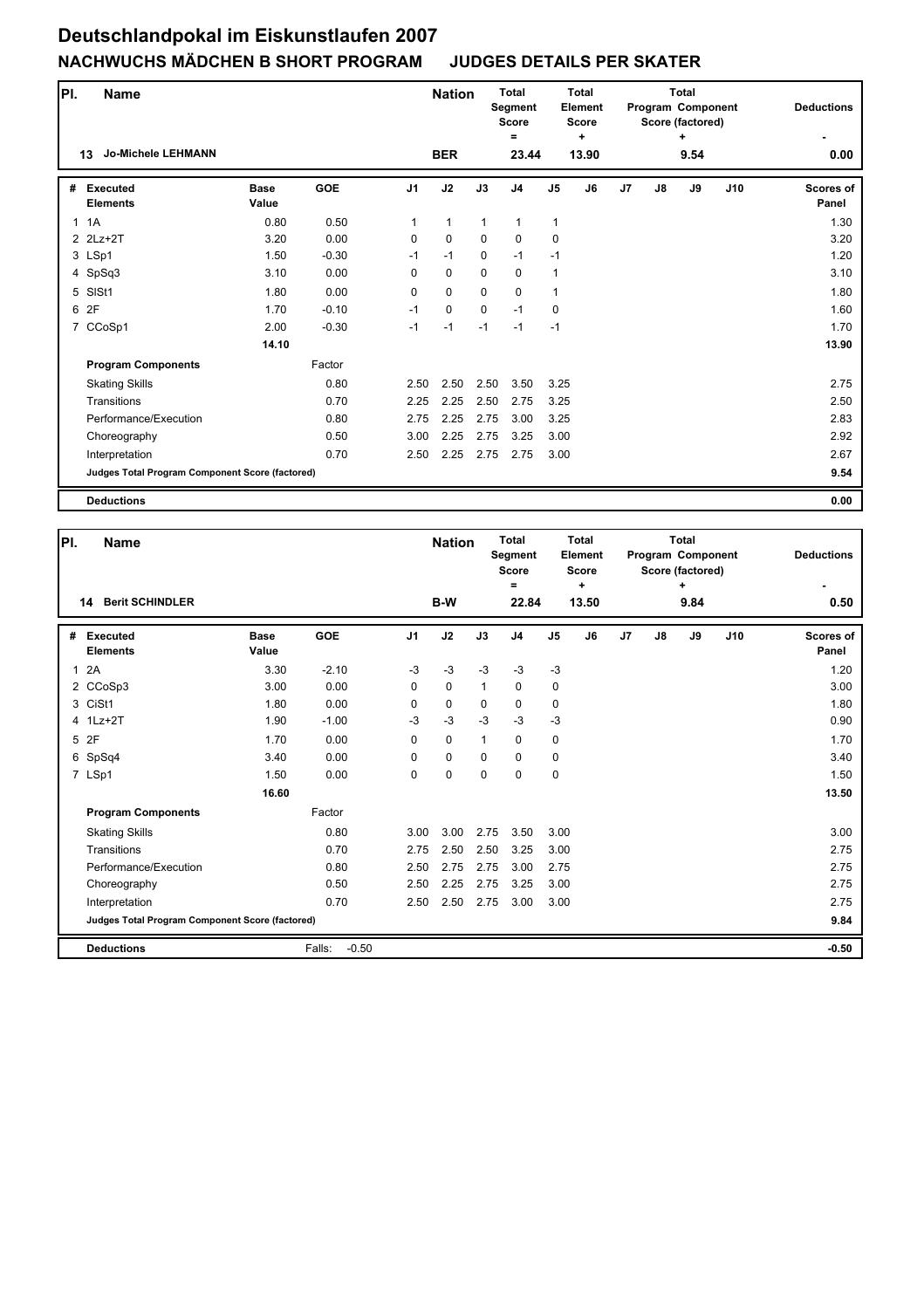| PI. | <b>Name</b>                                     |                      |            |                | <b>Nation</b> |              | <b>Total</b><br><b>Segment</b><br><b>Score</b><br>= |                | <b>Total</b><br><b>Element</b><br><b>Score</b><br>÷ |                |    | <b>Total</b><br>Program Component<br>Score (factored)<br>٠ |     | <b>Deductions</b>         |
|-----|-------------------------------------------------|----------------------|------------|----------------|---------------|--------------|-----------------------------------------------------|----------------|-----------------------------------------------------|----------------|----|------------------------------------------------------------|-----|---------------------------|
|     | Miki FELDMÜLLER<br>15                           |                      |            |                | <b>NRW</b>    |              | 22.64                                               |                | 12.34                                               |                |    | 10.30                                                      |     | 0.00                      |
| #   | <b>Executed</b><br><b>Elements</b>              | <b>Base</b><br>Value | <b>GOE</b> | J <sub>1</sub> | J2            | J3           | J <sub>4</sub>                                      | J <sub>5</sub> | J6                                                  | J <sub>7</sub> | J8 | J9                                                         | J10 | <b>Scores of</b><br>Panel |
| 1   | SpSq1                                           | 1.80                 | 0.00       | $\Omega$       | 0             | $-1$         | $\mathbf 0$                                         | $\mathbf{1}$   |                                                     |                |    |                                                            |     | 1.80                      |
|     | 2 2F                                            | 1.70                 | 0.50       | $\mathbf{1}$   | $\mathbf{1}$  | $\mathbf{1}$ | $\mathbf{1}$                                        | 1              |                                                     |                |    |                                                            |     | 2.20                      |
|     | 3 LSp1                                          | 1.50                 | 0.17       | 0              | $\mathbf 0$   | $\mathbf{1}$ | $\mathbf{1}$                                        | $\mathbf 0$    |                                                     |                |    |                                                            |     | 1.67                      |
|     | 4 1Lz+2T                                        | 1.90                 | $-1.00$    | $-3$           | $-3$          | $-3$         | $-3$                                                | $-3$           |                                                     |                |    |                                                            |     | 0.90                      |
| 5   | 1A                                              | 0.80                 | 0.17       | $\mathbf{1}$   | $\mathbf{1}$  | $\mathbf 0$  | 0                                                   | 0              |                                                     |                |    |                                                            |     | 0.97                      |
|     | 6 CiSt1                                         | 1.80                 | 0.00       | 0              | $\mathbf{1}$  | $\mathbf 0$  | $\mathbf 0$                                         | 0              |                                                     |                |    |                                                            |     | 1.80                      |
|     | 7 CCoSp2                                        | 2.50                 | 0.50       | 1              | $\mathbf{1}$  | 1            | $\mathbf 0$                                         | $\mathbf{1}$   |                                                     |                |    |                                                            |     | 3.00                      |
|     |                                                 | 12.00                |            |                |               |              |                                                     |                |                                                     |                |    |                                                            |     | 12.34                     |
|     | <b>Program Components</b>                       |                      | Factor     |                |               |              |                                                     |                |                                                     |                |    |                                                            |     |                           |
|     | <b>Skating Skills</b>                           |                      | 0.80       | 3.00           | 3.00          | 3.00         | 3.75                                                | 3.00           |                                                     |                |    |                                                            |     | 3.00                      |
|     | Transitions                                     |                      | 0.70       | 2.75           | 2.75          | 2.50         | 3.50                                                | 3.00           |                                                     |                |    |                                                            |     | 2.83                      |
|     | Performance/Execution                           |                      | 0.80       | 2.50           | 3.00          | 3.00         | 3.25                                                | 3.25           |                                                     |                |    |                                                            |     | 3.08                      |
|     | Choreography                                    |                      | 0.50       | 2.50           | 2.75          | 2.50         | 3.50                                                | 3.25           |                                                     |                |    |                                                            |     | 2.83                      |
|     | Interpretation                                  |                      | 0.70       | 2.50           | 2.75          | 2.75         | 3.25                                                | 3.25           |                                                     |                |    |                                                            |     | 2.92                      |
|     | Judges Total Program Component Score (factored) |                      |            |                |               |              |                                                     |                |                                                     |                |    |                                                            |     | 10.30                     |
|     | <b>Deductions</b>                               |                      |            |                |               |              |                                                     |                |                                                     |                |    |                                                            |     | 0.00                      |

| PI.            | Name                                            |                      |            |                | <b>Nation</b> |              | <b>Total</b><br>Segment<br><b>Score</b><br>Ξ |                | Total<br>Element<br><b>Score</b><br>÷ |                |    | Total<br>Program Component<br>Score (factored)<br>÷ |     | <b>Deductions</b>         |
|----------------|-------------------------------------------------|----------------------|------------|----------------|---------------|--------------|----------------------------------------------|----------------|---------------------------------------|----------------|----|-----------------------------------------------------|-----|---------------------------|
|                | <b>Sabrina LEHNERT</b><br>16                    |                      |            |                | <b>BAY</b>    |              | 22.33                                        |                | 12.77                                 |                |    | 9.56                                                |     | 0.00                      |
| #              | <b>Executed</b><br><b>Elements</b>              | <b>Base</b><br>Value | <b>GOE</b> | J <sub>1</sub> | J2            | J3           | J <sub>4</sub>                               | J <sub>5</sub> | J6                                    | J <sub>7</sub> | J8 | J9                                                  | J10 | <b>Scores of</b><br>Panel |
| $\mathbf{1}$   | 1A                                              | 0.80                 | 0.00       | $\mathbf 0$    | $\mathbf 0$   | $\mathbf{1}$ | 0                                            | 0              |                                       |                |    |                                                     |     | 0.80                      |
|                | 2 2F                                            | 1.70                 | 0.17       | $\mathbf{1}$   | $\mathbf{1}$  | $\mathbf 0$  | 0                                            | 0              |                                       |                |    |                                                     |     | 1.87                      |
|                | 3 2Lz+1Lo                                       | 2.40                 | $-1.00$    | $-3$           | $-3$          | $-2$         | $-3$                                         | $-3$           |                                       |                |    |                                                     |     | 1.40                      |
|                | 4 LSp1                                          | 1.50                 | 0.00       | 0              | $\mathbf 0$   | $\mathbf 0$  | $\mathbf 0$                                  | 0              |                                       |                |    |                                                     |     | 1.50                      |
|                | 5 SpSq4                                         | 3.40                 | 0.00       | $\Omega$       | $\mathbf 0$   | $\Omega$     | $-1$                                         | 0              |                                       |                |    |                                                     |     | 3.40                      |
|                | 6 CCoSp1                                        | 2.00                 | 0.00       | 0              | $\mathbf 0$   | $\mathbf 0$  | $\mathbf 0$                                  | $\mathbf{1}$   |                                       |                |    |                                                     |     | 2.00                      |
| $\overline{7}$ | SISt1                                           | 1.80                 | 0.00       | $\Omega$       | $\mathbf 0$   | $\mathbf 0$  | $\Omega$                                     | $\mathbf 0$    |                                       |                |    |                                                     |     | 1.80                      |
|                |                                                 | 13.60                |            |                |               |              |                                              |                |                                       |                |    |                                                     |     | 12.77                     |
|                | <b>Program Components</b>                       |                      | Factor     |                |               |              |                                              |                |                                       |                |    |                                                     |     |                           |
|                | <b>Skating Skills</b>                           |                      | 0.80       | 3.00           | 3.00          | 3.00         | 3.00                                         | 3.00           |                                       |                |    |                                                     |     | 3.00                      |
|                | Transitions                                     |                      | 0.70       | 2.75           | 2.25          | 2.75         | 2.75                                         | 3.25           |                                       |                |    |                                                     |     | 2.75                      |
|                | Performance/Execution                           |                      | 0.80       | 2.50           | 2.75          | 2.75         | 2.50                                         | 3.00           |                                       |                |    |                                                     |     | 2.67                      |
|                | Choreography                                    |                      | 0.50       | 2.75           | 2.25          | 2.50         | 2.75                                         | 3.00           |                                       |                |    |                                                     |     | 2.67                      |
|                | Interpretation                                  |                      | 0.70       | 2.25           | 2.25          | 2.75         | 2.50                                         | 3.00           |                                       |                |    |                                                     |     | 2.50                      |
|                | Judges Total Program Component Score (factored) |                      |            |                |               |              |                                              |                |                                       |                |    |                                                     |     | 9.56                      |
|                | <b>Deductions</b>                               |                      |            |                |               |              |                                              |                |                                       |                |    |                                                     |     | 0.00                      |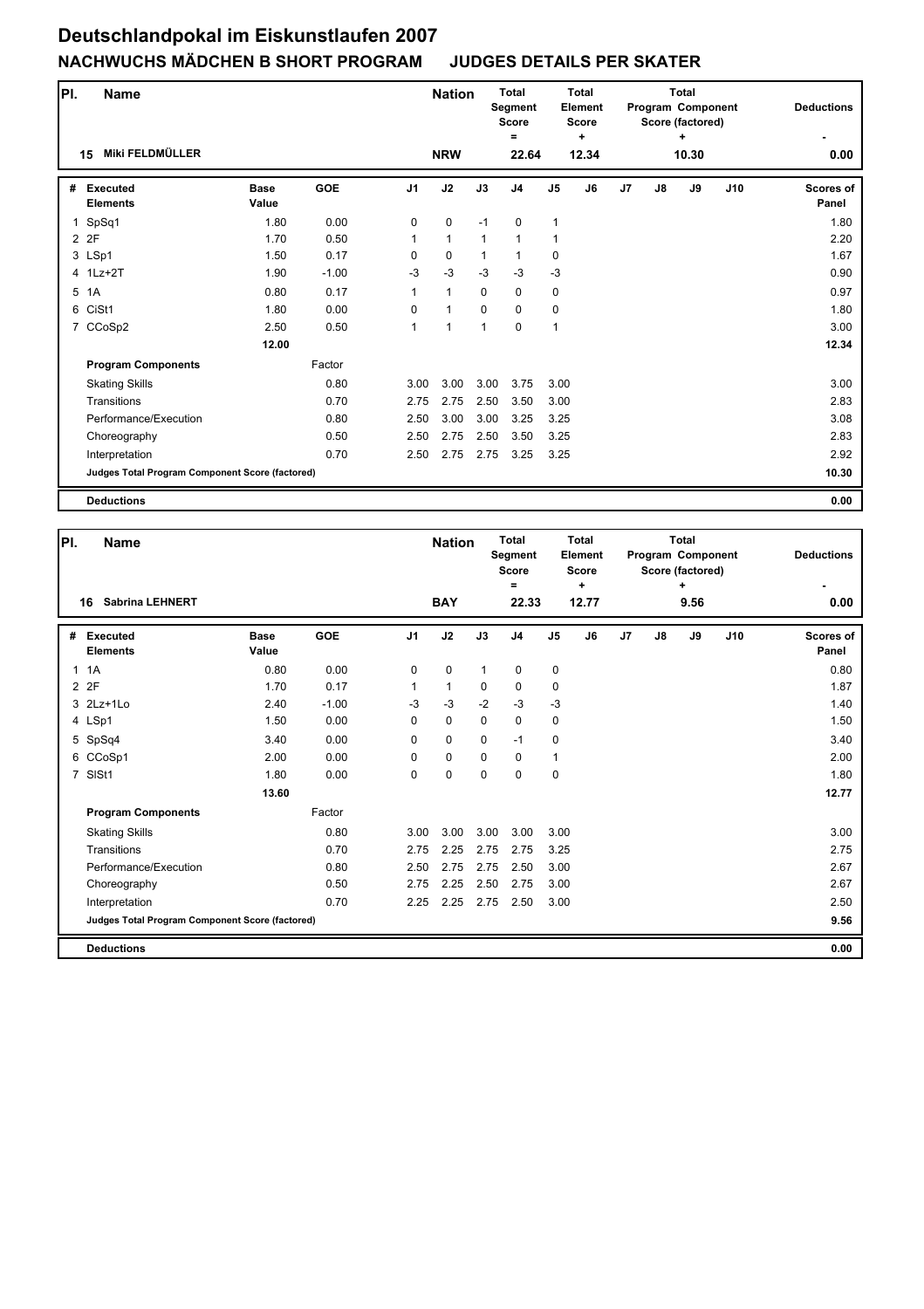| PI. | <b>Name</b>                                     |                      |                   |                | <b>Nation</b> |              | <b>Total</b><br><b>Segment</b><br><b>Score</b><br>Ξ |                | <b>Total</b><br><b>Element</b><br><b>Score</b><br>÷ |    |    | <b>Total</b><br>Program Component<br>Score (factored)<br>÷ |     | <b>Deductions</b>  |
|-----|-------------------------------------------------|----------------------|-------------------|----------------|---------------|--------------|-----------------------------------------------------|----------------|-----------------------------------------------------|----|----|------------------------------------------------------------|-----|--------------------|
|     | <b>Florentine RAGALLER</b><br>17                |                      |                   |                | <b>SAS</b>    |              | 21.88                                               |                | 12.47                                               |    |    | 9.91                                                       |     | 0.50               |
| #   | <b>Executed</b><br><b>Elements</b>              | <b>Base</b><br>Value | <b>GOE</b>        | J <sub>1</sub> | J2            | J3           | J <sub>4</sub>                                      | J <sub>5</sub> | J6                                                  | J7 | J8 | J9                                                         | J10 | Scores of<br>Panel |
|     | 1 LSp1                                          | 1.50                 | $-0.40$           | $-1$           | $-2$          | $-1$         | $-2$                                                | $-1$           |                                                     |    |    |                                                            |     | 1.10               |
|     | 2 1A                                            | 0.80                 | 0.00              | $\mathbf 0$    | $\pmb{0}$     | $\mathbf 0$  | 0                                                   | 0              |                                                     |    |    |                                                            |     | 0.80               |
|     | 3 2Lz+2T                                        | 3.20                 | 0.17              | $\Omega$       | $\mathbf{1}$  | $\mathbf{1}$ | $\mathbf 0$                                         | 0              |                                                     |    |    |                                                            |     | 3.37               |
|     | 4 SpSq2                                         | 2.30                 | 0.00              | $\Omega$       | $\mathbf 0$   | $\mathbf 0$  | $\mathbf 0$                                         | 0              |                                                     |    |    |                                                            |     | 2.30               |
|     | 5 2F                                            | 1.70                 | $-0.30$           | $-1$           | $-1$          | $-1$         | $-2$                                                | $\mathbf 0$    |                                                     |    |    |                                                            |     | 1.40               |
|     | 6 CCoSp1                                        | 2.00                 | $-0.30$           | $-1$           | $-1$          | $\Omega$     | $-1$                                                | $-2$           |                                                     |    |    |                                                            |     | 1.70               |
|     | 7 SISt1                                         | 1.80                 | 0.00              | 0              | $\mathbf 0$   | $\Omega$     | $\Omega$                                            | $\mathbf 0$    |                                                     |    |    |                                                            |     | 1.80               |
|     |                                                 | 13.30                |                   |                |               |              |                                                     |                |                                                     |    |    |                                                            |     | 12.47              |
|     | <b>Program Components</b>                       |                      | Factor            |                |               |              |                                                     |                |                                                     |    |    |                                                            |     |                    |
|     | <b>Skating Skills</b>                           |                      | 0.80              | 2.50           | 2.50          | 2.75         | 3.00                                                | 3.00           |                                                     |    |    |                                                            |     | 2.75               |
|     | Transitions                                     |                      | 0.70              | 2.50           | 2.50          | 2.50         | 3.25                                                | 2.75           |                                                     |    |    |                                                            |     | 2.58               |
|     | Performance/Execution                           |                      | 0.80              | 2.75           | 3.00          | 2.75         | 3.75                                                | 3.00           |                                                     |    |    |                                                            |     | 2.92               |
|     | Choreography                                    |                      | 0.50              | 2.75           | 2.25          | 2.75         | 3.50                                                | 3.25           |                                                     |    |    |                                                            |     | 2.92               |
|     | Interpretation                                  |                      | 0.70              | 2.75           | 2.25          | 3.00         | 3.50                                                | 3.25           |                                                     |    |    |                                                            |     | 3.00               |
|     | Judges Total Program Component Score (factored) |                      |                   |                |               |              |                                                     |                |                                                     |    |    |                                                            |     | 9.91               |
|     | <b>Deductions</b>                               |                      | $-0.50$<br>Falls: |                |               |              |                                                     |                |                                                     |    |    |                                                            |     | $-0.50$            |

| PI.          | Name                                            |                      |                   |                | <b>Nation</b> |              | <b>Total</b><br>Segment<br><b>Score</b><br>Ξ |                | <b>Total</b><br><b>Element</b><br><b>Score</b><br>÷ |                |    | <b>Total</b><br>Program Component<br>Score (factored)<br>$\ddot{}$ |     | <b>Deductions</b>         |
|--------------|-------------------------------------------------|----------------------|-------------------|----------------|---------------|--------------|----------------------------------------------|----------------|-----------------------------------------------------|----------------|----|--------------------------------------------------------------------|-----|---------------------------|
|              | <b>Ariane WITTMANN</b><br>18                    |                      |                   |                | <b>THR</b>    |              | 21.17                                        |                | 11.97                                               |                |    | 9.70                                                               |     | 0.50                      |
| #            | <b>Executed</b><br><b>Elements</b>              | <b>Base</b><br>Value | <b>GOE</b>        | J <sub>1</sub> | J2            | J3           | J <sub>4</sub>                               | J <sub>5</sub> | J6                                                  | J <sub>7</sub> | J8 | J9                                                                 | J10 | <b>Scores of</b><br>Panel |
| $\mathbf{1}$ | $2Lz+2T$                                        | 3.20                 | 0.17              | $\mathbf{1}$   | $\mathbf 0$   | $\mathbf 0$  | 1                                            | 0              |                                                     |                |    |                                                                    |     | 3.37                      |
|              | 2 2F                                            | 1.70                 | 0.00              | 0              | $-1$          | $\mathbf{1}$ | $\mathbf 0$                                  | 0              |                                                     |                |    |                                                                    |     | 1.70                      |
|              | 3 CCoSp                                         | 0.00                 | 0.00              |                | ٠             |              |                                              |                |                                                     |                |    |                                                                    |     | 0.00                      |
|              | 4 1A                                            | 0.80                 | $-0.40$           | $-2$           | $-2$          | $-2$         | $-2$                                         | $\mathbf 0$    |                                                     |                |    |                                                                    |     | 0.40                      |
|              | 5 LSp1                                          | 1.50                 | $-0.20$           | 0              | $-1$          | $\mathbf{1}$ | $-1$                                         | $-1$           |                                                     |                |    |                                                                    |     | 1.30                      |
|              | 6 SpSq4                                         | 3.40                 | 0.00              | 0              | 0             | $\mathbf 0$  | $\mathbf 0$                                  | 0              |                                                     |                |    |                                                                    |     | 3.40                      |
|              | 7 CiSt1                                         | 1.80                 | 0.00              | 0              | $\mathbf 0$   | 0            | $\Omega$                                     | $\mathbf 0$    |                                                     |                |    |                                                                    |     | 1.80                      |
|              |                                                 | 12.40                |                   |                |               |              |                                              |                |                                                     |                |    |                                                                    |     | 11.97                     |
|              | <b>Program Components</b>                       |                      | Factor            |                |               |              |                                              |                |                                                     |                |    |                                                                    |     |                           |
|              | <b>Skating Skills</b>                           |                      | 0.80              | 3.50           | 2.50          | 2.75         | 3.25                                         | 2.75           |                                                     |                |    |                                                                    |     | 2.92                      |
|              | Transitions                                     |                      | 0.70              | 3.25           | 1.75          | 2.25         | 3.00                                         | 3.00           |                                                     |                |    |                                                                    |     | 2.75                      |
|              | Performance/Execution                           |                      | 0.80              | 3.25           | 2.00          | 2.75         | 2.50                                         | 3.00           |                                                     |                |    |                                                                    |     | 2.75                      |
|              | Choreography                                    |                      | 0.50              | 3.25           | 2.00          | 2.25         | 3.00                                         | 3.25           |                                                     |                |    |                                                                    |     | 2.83                      |
|              | Interpretation                                  |                      | 0.70              | 3.00           | 1.75          | 2.25         | 2.50                                         | 3.25           |                                                     |                |    |                                                                    |     | 2.58                      |
|              | Judges Total Program Component Score (factored) |                      |                   |                |               |              |                                              |                |                                                     |                |    |                                                                    |     | 9.70                      |
|              | <b>Deductions</b>                               |                      | $-0.50$<br>Falls: |                |               |              |                                              |                |                                                     |                |    |                                                                    |     | $-0.50$                   |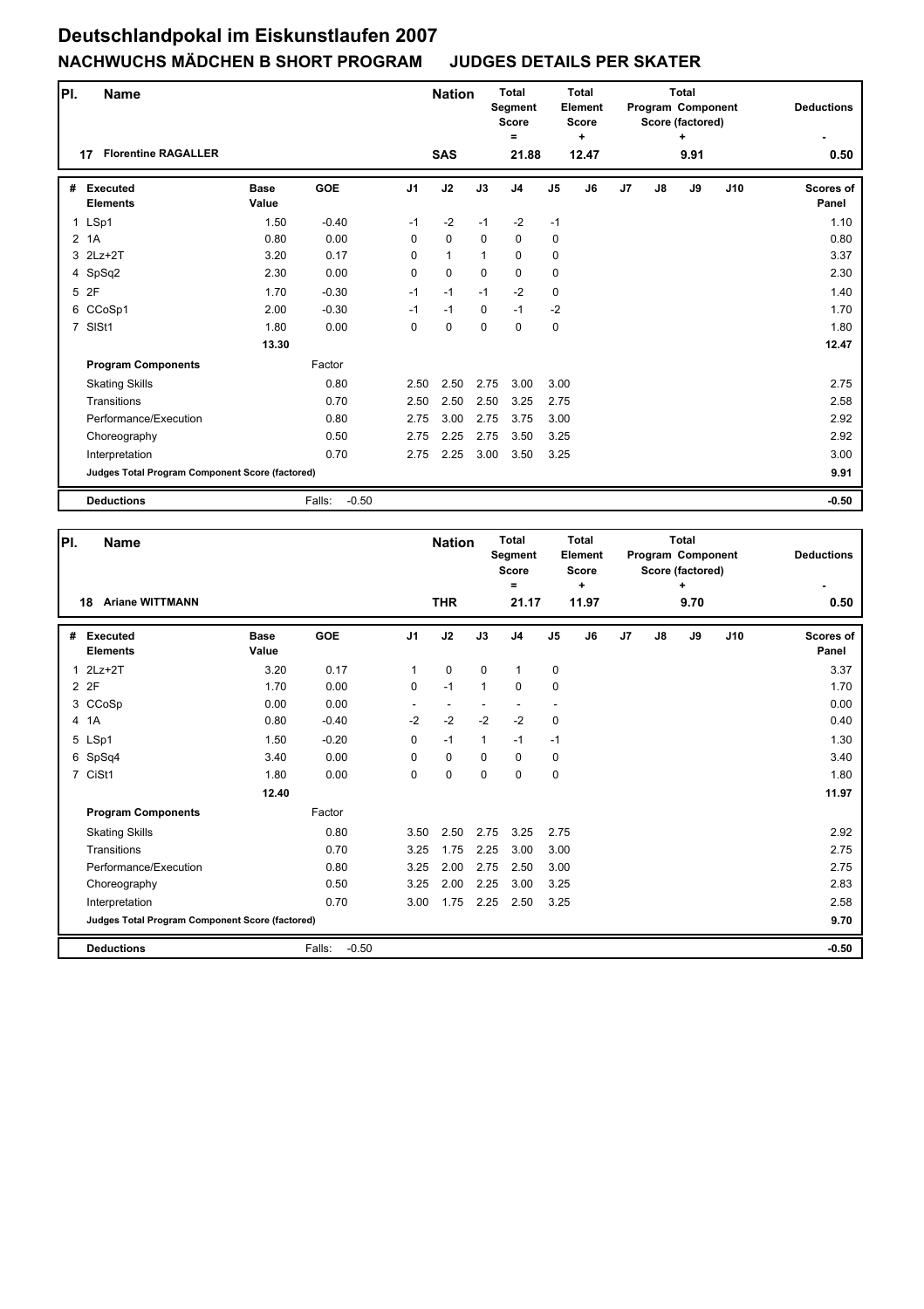| PI.          | Name                                            |                      |            |                | <b>Nation</b> |              | <b>Total</b><br>Segment<br><b>Score</b> |                | <b>Total</b><br>Element<br><b>Score</b> |                |    | <b>Total</b><br><b>Program Component</b><br>Score (factored) |     | <b>Deductions</b>  |
|--------------|-------------------------------------------------|----------------------|------------|----------------|---------------|--------------|-----------------------------------------|----------------|-----------------------------------------|----------------|----|--------------------------------------------------------------|-----|--------------------|
|              | <b>Caroline PATAK</b><br>19                     |                      |            |                | <b>HES</b>    |              | =<br>20.82                              |                | ÷<br>11.97                              |                |    | ÷<br>8.85                                                    |     | 0.00               |
| #            | <b>Executed</b><br><b>Elements</b>              | <b>Base</b><br>Value | <b>GOE</b> | J <sub>1</sub> | J2            | J3           | J <sub>4</sub>                          | J <sub>5</sub> | J6                                      | J <sub>7</sub> | J8 | J9                                                           | J10 | Scores of<br>Panel |
| $\mathbf{1}$ | 2Lz                                             | 1.90                 | $-0.50$    | $-2$           | $-2$          | $-1$         | $-2$                                    | $-1$           |                                         |                |    |                                                              |     | 1.40               |
|              | 2 2F+2Lo<                                       | 2.20                 | $-0.53$    | $-1$           | $-3$          | $-1$         | $-1$                                    | $-3$           |                                         |                |    |                                                              |     | 1.67               |
|              | 3 LSp1                                          | 1.50                 | $-0.30$    | $-1$           | $-2$          | $\mathbf 0$  | $-1$                                    | $-1$           |                                         |                |    |                                                              |     | 1.20               |
|              | 4 SpSq3                                         | 3.10                 | 0.00       | 0              | $\mathbf 0$   | $\mathbf{1}$ | $\mathbf 0$                             | 0              |                                         |                |    |                                                              |     | 3.10               |
| 5            | SISt1                                           | 1.80                 | 0.00       | 0              | $\mathbf 0$   | $\mathbf 0$  | $\mathbf 0$                             | 0              |                                         |                |    |                                                              |     | 1.80               |
| 6            | 1A                                              | 0.80                 | 0.00       | 0              | $\mathbf 0$   | $\mathbf 0$  | $\mathbf 0$                             | 0              |                                         |                |    |                                                              |     | 0.80               |
|              | 7 CCoSp1                                        | 2.00                 | 0.00       | 0              | $\pmb{0}$     | 0            | $-1$                                    | 0              |                                         |                |    |                                                              |     | 2.00               |
|              |                                                 | 13.30                |            |                |               |              |                                         |                |                                         |                |    |                                                              |     | 11.97              |
|              | <b>Program Components</b>                       |                      | Factor     |                |               |              |                                         |                |                                         |                |    |                                                              |     |                    |
|              | <b>Skating Skills</b>                           |                      | 0.80       | 2.50           | 3.25          | 2.50         | 2.50                                    | 3.00           |                                         |                |    |                                                              |     | 2.67               |
|              | Transitions                                     |                      | 0.70       | 2.25           | 2.50          | 2.25         | 2.25                                    | 3.00           |                                         |                |    |                                                              |     | 2.33               |
|              | Performance/Execution                           |                      | 0.80       | 2.25           | 3.00          | 2.50         | 2.50                                    | 2.75           |                                         |                |    |                                                              |     | 2.58               |
|              | Choreography                                    |                      | 0.50       | 2.25           | 2.50          | 2.50         | 2.25                                    | 3.00           |                                         |                |    |                                                              |     | 2.42               |
|              | Interpretation                                  |                      | 0.70       | 2.50           | 2.75          | 2.50         | 2.50                                    | 3.00           |                                         |                |    |                                                              |     | 2.58               |
|              | Judges Total Program Component Score (factored) |                      |            |                |               |              |                                         |                |                                         |                |    |                                                              |     | 8.85               |
|              | <b>Deductions</b>                               |                      |            |                |               |              |                                         |                |                                         |                |    |                                                              |     | 0.00               |

| PI. | <b>Name</b>                                     |                      |            |                | <b>Nation</b> |             | <b>Total</b><br>Segment<br><b>Score</b><br>$=$ |                | <b>Total</b><br><b>Element</b><br><b>Score</b><br>÷ |                |    | Total<br>Program Component<br>Score (factored)<br>٠ |     | <b>Deductions</b>         |
|-----|-------------------------------------------------|----------------------|------------|----------------|---------------|-------------|------------------------------------------------|----------------|-----------------------------------------------------|----------------|----|-----------------------------------------------------|-----|---------------------------|
|     | <b>Selina ENGELHARDT</b><br>20                  |                      |            |                | B-W           |             | 19.87                                          |                | 11.57                                               |                |    | 8.30                                                |     | 0.00                      |
| #   | <b>Executed</b><br><b>Elements</b>              | <b>Base</b><br>Value | <b>GOE</b> | J <sub>1</sub> | J2            | J3          | J <sub>4</sub>                                 | J <sub>5</sub> | J6                                                  | J <sub>7</sub> | J8 | J9                                                  | J10 | <b>Scores of</b><br>Panel |
|     | 1 LSp1                                          | 1.50                 | $-0.30$    | $-1$           | $-1$          | $-1$        | $-1$                                           | $-1$           |                                                     |                |    |                                                     |     | 1.20                      |
|     | 2 1A                                            | 0.80                 | $-0.13$    | $-1$           | $-1$          | $\mathbf 0$ | $-1$                                           | 0              |                                                     |                |    |                                                     |     | 0.67                      |
|     | 3 SISt1                                         | 1.80                 | 0.00       | 0              | $\mathbf 0$   | $-1$        | $\mathbf 0$                                    | $\mathbf 0$    |                                                     |                |    |                                                     |     | 1.80                      |
|     | 4 1Lz+2Lo                                       | 2.10                 | $-1.00$    | $-3$           | $-3$          | $-3$        | $-3$                                           | $-3$           |                                                     |                |    |                                                     |     | 1.10                      |
|     | 5 2F                                            | 1.70                 | $-0.30$    | $-1$           | $-1$          | $\mathbf 0$ | $-1$                                           | $-3$           |                                                     |                |    |                                                     |     | 1.40                      |
|     | 6 SpSq3                                         | 3.10                 | 0.00       | 0              | $\mathbf 0$   | $\mathbf 0$ | $-1$                                           | $\mathbf 0$    |                                                     |                |    |                                                     |     | 3.10                      |
|     | 7 CCoSp2                                        | 2.50                 | $-0.20$    | 0              | $-1$          | $-2$        | $-1$                                           | $\mathbf 0$    |                                                     |                |    |                                                     |     | 2.30                      |
|     |                                                 | 13.50                |            |                |               |             |                                                |                |                                                     |                |    |                                                     |     | 11.57                     |
|     | <b>Program Components</b>                       |                      | Factor     |                |               |             |                                                |                |                                                     |                |    |                                                     |     |                           |
|     | <b>Skating Skills</b>                           |                      | 0.80       | 2.50           | 2.75          | 2.25        | 2.75                                           | 2.75           |                                                     |                |    |                                                     |     | 2.67                      |
|     | Transitions                                     |                      | 0.70       | 2.50           | 2.75          | 2.00        | 2.50                                           | 2.50           |                                                     |                |    |                                                     |     | 2.50                      |
|     | Performance/Execution                           |                      | 0.80       | 2.25           | 2.25          | 2.00        | 2.00                                           | 2.75           |                                                     |                |    |                                                     |     | 2.17                      |
|     | Choreography                                    |                      | 0.50       | 2.50           | 2.50          | 2.25        | 2.25                                           | 2.75           |                                                     |                |    |                                                     |     | 2.42                      |
|     | Interpretation                                  |                      | 0.70       | 2.00           | 2.00          | 2.25        | 2.00                                           | 2.75           |                                                     |                |    |                                                     |     | 2.08                      |
|     | Judges Total Program Component Score (factored) |                      |            |                |               |             |                                                |                |                                                     |                |    |                                                     |     | 8.30                      |
|     | <b>Deductions</b>                               |                      |            |                |               |             |                                                |                |                                                     |                |    |                                                     |     | 0.00                      |